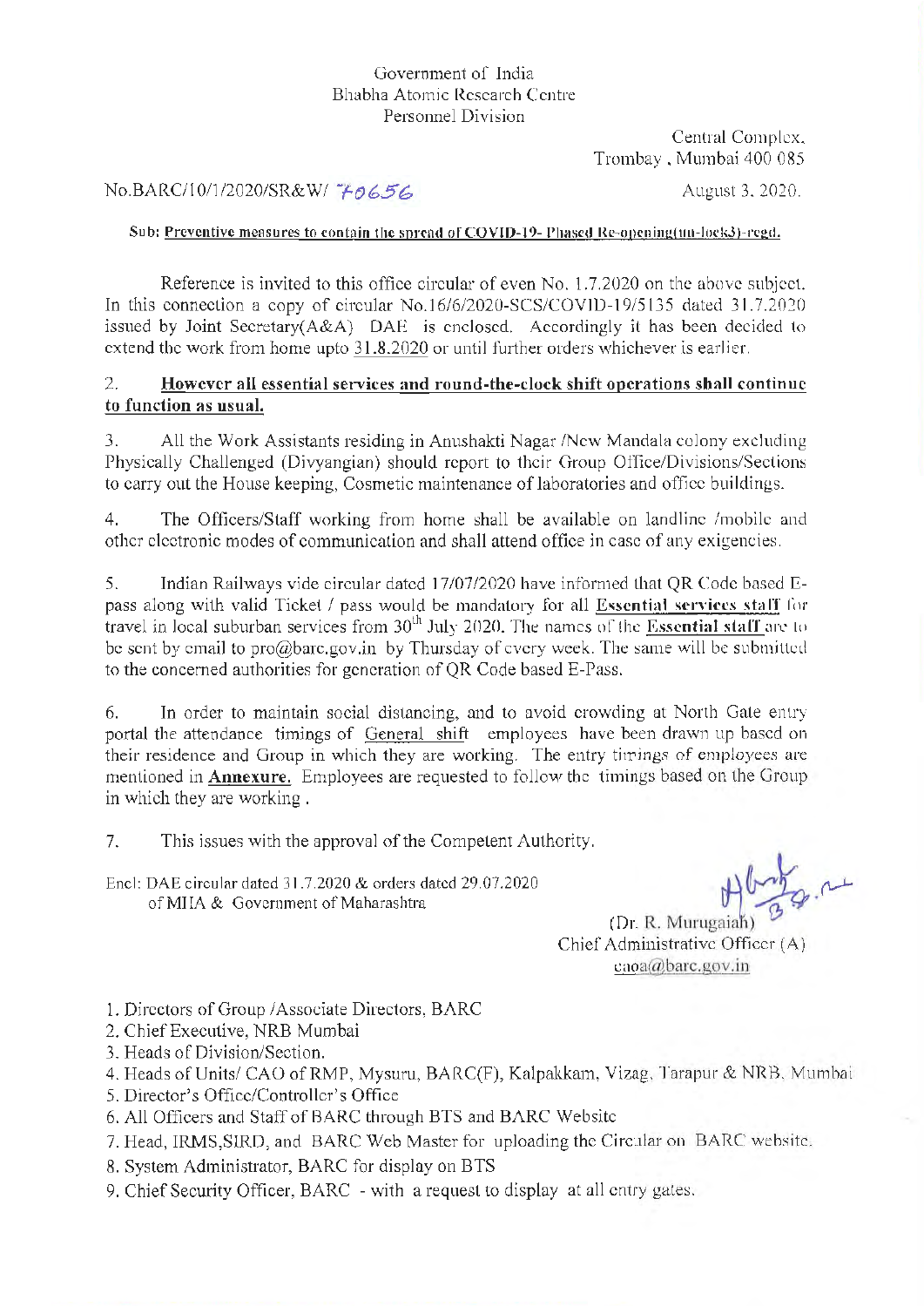## **Annexure**

Attendance timings of General shift employees working in Division/ Section of Groups residing in Annshakti Nagar and Outside Anushakti Nagar

| Place of Residence<br>of staff                         | Group -I                                    | Group -II                                    | Group-III                                     |
|--------------------------------------------------------|---------------------------------------------|----------------------------------------------|-----------------------------------------------|
| Anushakti<br>Nagar<br>attendance timings               | 8.30.a.m. to 9.00 a.m.                      | 9.00.a.m. to 9.30 a.m.                       | 9.30.a.m. to $10.00$ a.m.                     |
| Outside<br>Anushakti<br>attendance<br>Nagar<br>timings | 8.30.a.m. to 10.00 a.m.                     | 9.30.a.m. to $10.30$ a.m.                    | 10.00.a.m. to $11.00$ a.m.                    |
|                                                        | Reactor Group (RG)                          | Administrative Group (AG)                    | Knowledge Mgt.Grp.<br>(KMG)                   |
|                                                        | Nuclear Fuels Group.(NFG)                   | Health Safety & Env. Grp                     | Physics Group(PG)                             |
|                                                        | Nuclear Recycle Grp.(NRG)                   | Reactor Projects Grp.(RPG)                   | Chemical Engg. Group                          |
|                                                        | Engg. Services Group(ESG)                   | Radio Chem. & Isotope Grp.<br>(RC&IG)        | Materials Group (MG)                          |
|                                                        | Reactor Design &<br>Development Group(RDDG) | Electronics &<br>Instrumentation Group(E&IG) | Beam Technology<br>Development<br>Group(BTDG) |
|                                                        | Bio-Science Group(BSG)                      | BARC Safety Council (BSC)                    | Chemical Tech.<br>Grp. (Ch.TG)                |
|                                                        |                                             | Nuclear Recycle Board(NRB)                   | Chemistry Group (CG)                          |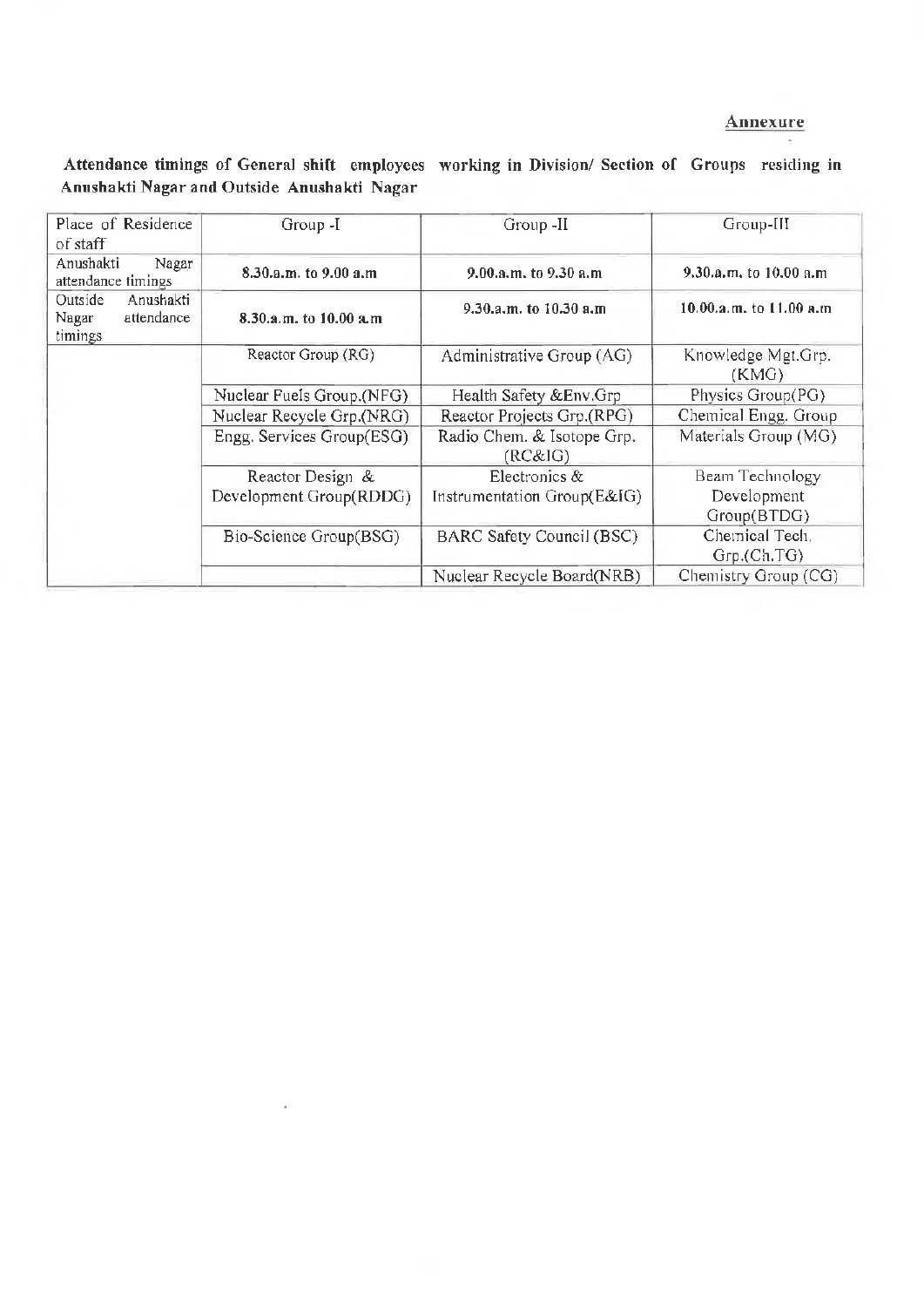### **Most Immediate**

Government of India Department of Atomic Energy Secretariat Coordination Section

> Anushakti Bhavan, C.S.M. Marg, Mumbai - 400 001

# No. 16/6/2020-SCS/COVID-19/5135

July 3 I . 2020

### **Circular**

#### Subject: Preventive Measures to contain the spread of COVID-19 - Phased Re-opening (Unlock 3) -Regarding \*\*\*\*\*\*\*\*\*\*\*\*\*

Ministry of Home Affairs(MHA). New Delhi vide Order No. 40-3/2020- DM-l(A) dated 29.07.2020 (Copy enclosed) have issued directives to **re-open more activities in areas outside the Containment Zones and to extend the lockdown in Containment Zones upto 31.08.2020.** MHA vide above order have also issued guidelines for phased re-opening of activities **(Unlock**  3). The guidelines annexed to the MHA Order dated 29.07.2020 shall come into force with effect from 01.08.2020 up to 31.08.2020.

2. Accordingly, in supersession of this Department's all earlier Circulars, the following directives are hereby issued which will come into effect from 01 .08.2020 upto 31.08.2020 or until further orders whichever is earlier.

3. All Constituent Units/PSUs/Aided Institutions located **in areas outside Containment Zones** shall resume all permitted activities subject to (i) MHA guidelines referred above and (ii) **Local orders ff any issued by the respective**  State Authorities / Union Territories / Local Authorities in this regard. While resuming/ continuing activities, special emphasis needs to be placed on additional directives for work places as stipulated in Annexure-1 to the guidelines prescribed vide above MHA order.

DADr 88 AV COP

**Page 1** of **2**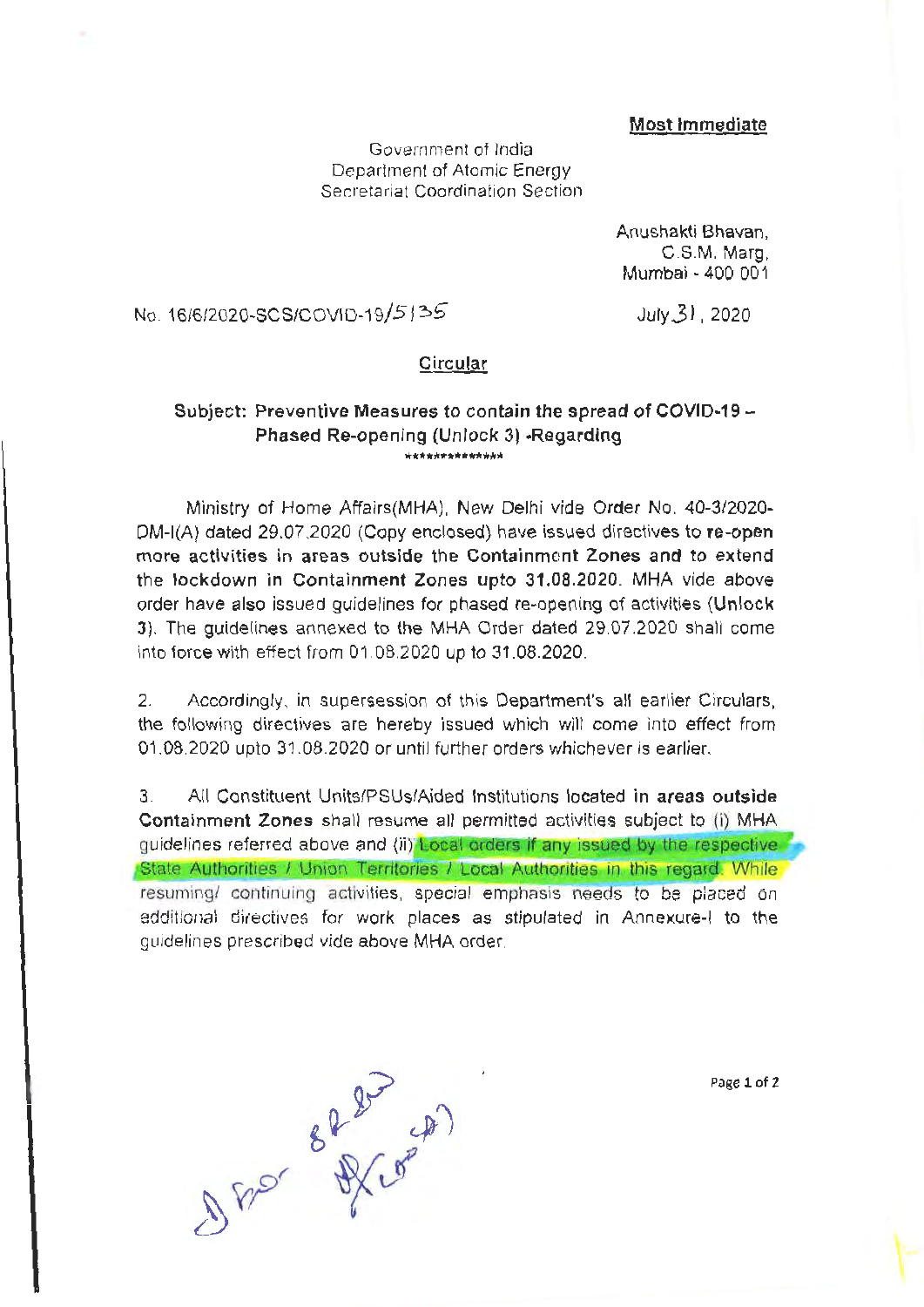The Constituent Units/PSUs/Aided Institutions shall also follow revised/fresh orders as and when issued by DoPT or by the respective State Governments / Union Territories/ Local Authorities in consonance with the above MHA Order dated 29.07.2020 in respect of attendance in Central Government Offices etc. In such cases, the Unit Heads may issue local orders specific to their Unit/PSU/Aided Institution based on the classification of Containment Zone or otherwise. All such orders issued shall invariably be brought to the notice of DAE immediately

5. In terms of para 18 (ii) of Consolidated Revised Guidelines of MHA Order No.40-3/2020-DM-I(A) dated 15.04.2020, read with DoPT OM No.11013/9/2014-Estt.A-III dated 23.04.2020, it is mandatory for all OS level (Level-12) and above officers to attend office with 100% attendance, unless otherwise permitted by competent authority.

6. The instructions on use of Aarogya Setu app shall also be adhered to.

7. This issues with the approval of the Competent Authority.

Encl: 08 pages.

Anna

**(Sanjay Kumar)**  Joint Secretary **(A&A)** 

#### All Heads of Constituent Units/PSUs/Aided Institutions of DAE

Copy to

- 1. All Administrative Heads of Units/PSUs/Aided Institutions of DAE
- 2. Under Secretary (Adm.) DAE For action in respect of DAE Secretariat.
- 3. Head, CISD With a request to upload this communication in DAE website under SCS corner.
- 4. All Officers and Sections in DAE Secretariat through DARPAN
- 5. Secretary, Staff Side, DAE Departmental Council

Page **2** of 2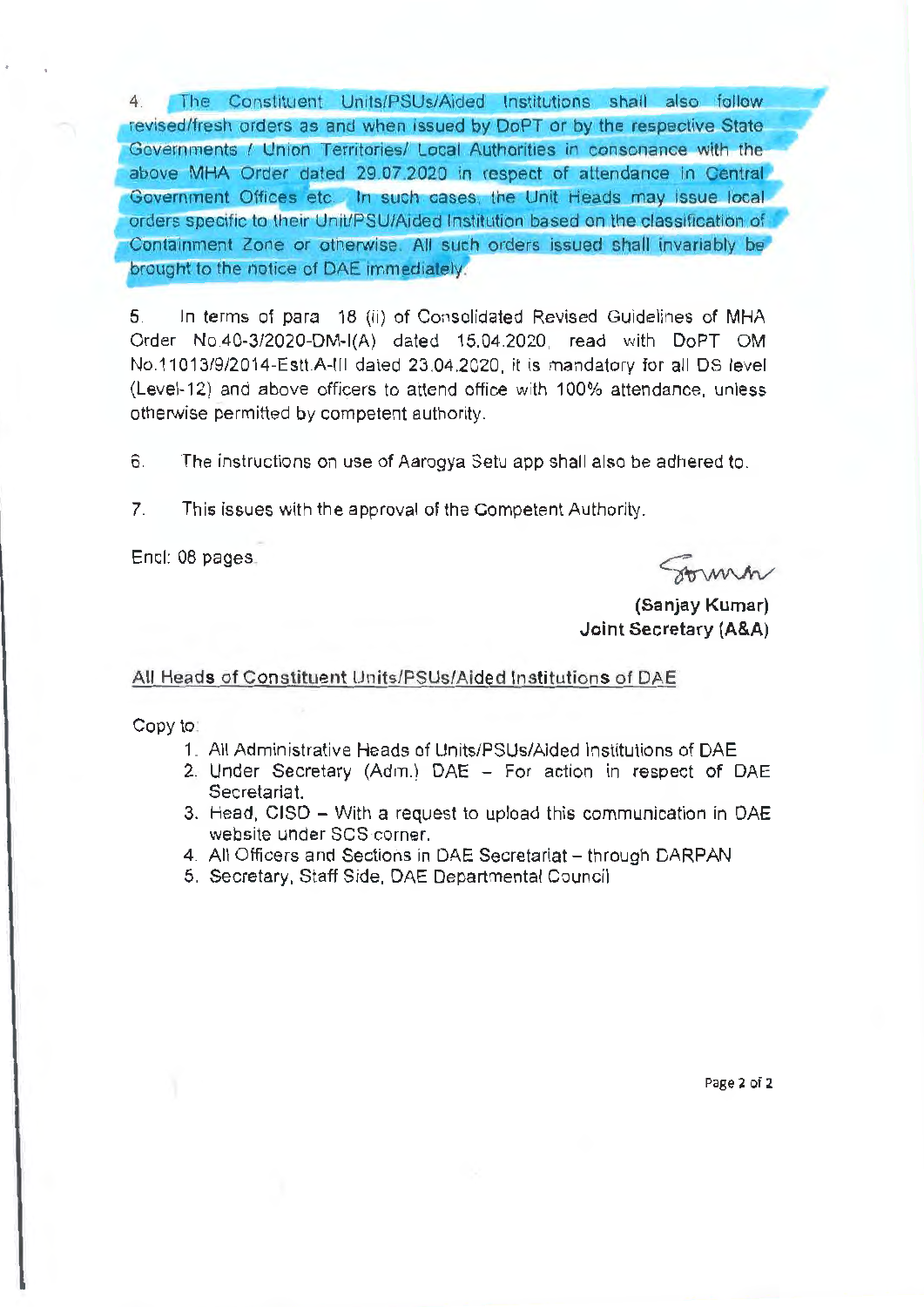# **No. 40-3/2020-DM-I(A) Government of India Ministry of Home Affairs**

North Block, New Delhi-110001 Dated 29th July, 2020

## **ORDER**

Whereas, an Order of even number dated 29.06.2020 was issued for containment of COVID-19 in the country, for a period upto 31.07.2020;

Whereas, in exercise of the powers under section 6(2)(i) of the Disaster Management Act, 2005, National Disaster Management Authority **(NDMA)** has directed the undersigned to issue an order to re-open more activities in areas outside the Containment Zones and to extend the lockdown in Containment Zones upto 31.08.2020;

Now therefore, *in* exercise of the powers, conferred under Section 10(2)(1) of the Disaster Management Act 2005, the undersigned hereby directs that guidelines on **Unlock 3, as annexed,** will be in force upto 31.08.2020.

 $24020$ **Union Home Secretary** 

**and, Chairman, National Executive Committee (NEC)** 

# **To:**

l. The Secretaries of Ministries/ Departments of Government of India

2. The Chief Secretaries/ Administrators of States/Union Territories (As per list attached)

# **Copy to:**

- 1. All Members of the National Executive Committee
- ii. Member Secretary, National Disaster Management Authority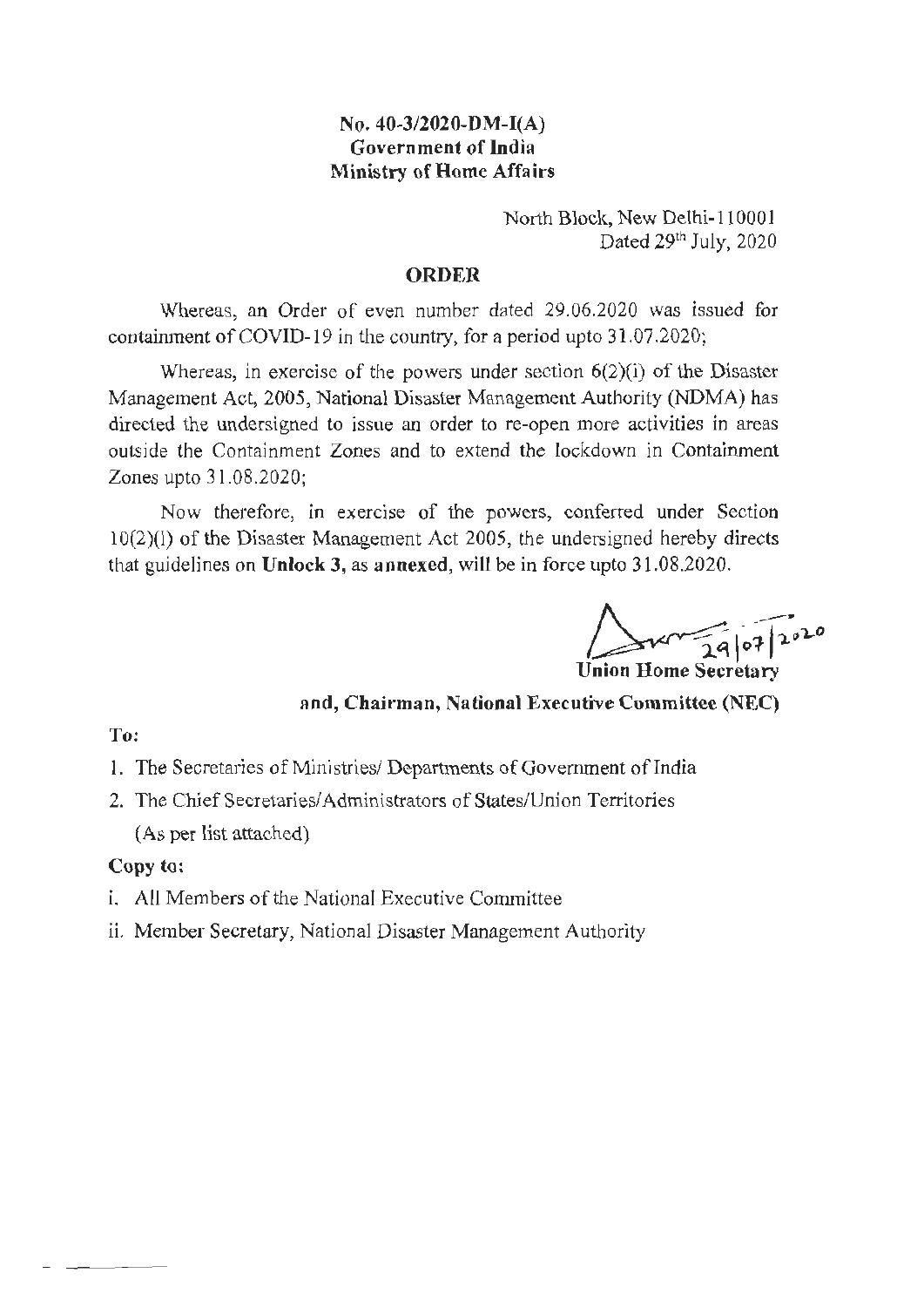# **Guidelines for Phased Re-opening (Unlock 3)**

# **[As per Ministry of Home Affairs (MHA) Order No. 40-3/2020-DM-I {A) dated** 29th **July, 2020]**

# **l. Activities permitted during Unlock 3 period outside the Containment Zones**

In areas outside the Containment Zones, all activities will be permitted, except the following:

- (i) Schools, colleges, educational and coaching institutions will remain closed till 31st August, 2020. Online/ distance learning shall continue to be permitted and shall be encouraged.
- (ii) Cinema halls, swimming pools, entertainment parks, theatres, bars, auditoriums, assembly halls and similar places.

Yoga institutes and gymnasiums will be allowed to function from  $5<sup>th</sup>$ August 2020 for which, Standard Operating Procedure (SOP) will be issued by the Ministry of Health & Family Welfare (MoHFW).

- (iii) International air travel of passengers, except as permitted by MHA.
- (iv) Metro Rail.
- (v) Social/ political/ sports/ entertainment/ academic/ cultural/ religious functions and other large congregations.

Dates for re-starting the above activities may be decided separately and necessary SOPs shall be issued for ensuring social distancing and to contain the spread of COVID-19.

# 2. **Independence day functions**

Independence day functions at National, State, District, Sub-Division, Municipal and Panchayat levels and 'At Home' functions, wherever held, will be allowed with social distancing and by following other health protocols e.g. wearing of masks. In this regard instructions issued vide MHA letter no 2/5/2020-Public dated 21.07.2020 shaJI be followed.

# 3. **National Directives for COVID-19 Management**

National Directives for COVID-19 Management, as specified in **Annexure** I, shall continue to be followed throughout the country.

# **4. Lockdown limited to Containment Zones**

- (i) Lockdown shall continue to remain in force in the Containment Zones till 31st August, 2020.
- (ii) Containment Zones will be demarcated by the District authorities after taking into consideration the guidelines of MoHFW with the objective of

 $\Delta v_{29}$ 

 $\mathbf{I}$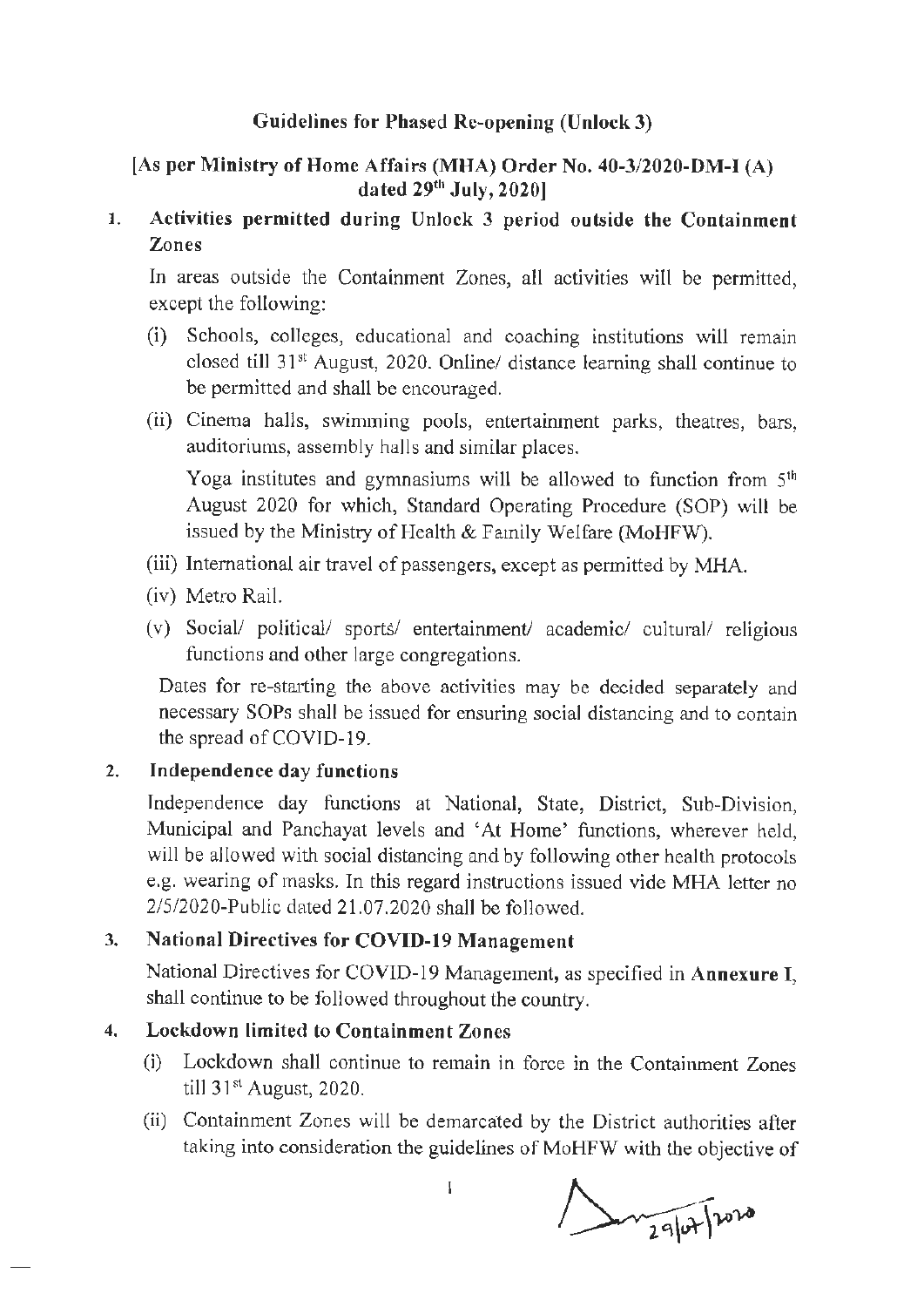effectively breaking the chain of transmission.. These Containment Zones will be notified on the websites by the respective District Collectors and by the States/ UTs and information will be shared with MOHFW.

- (iii) In the Containment Zones, only essential activities will be allowed. There shall be strict perimeter control to ensure that there is no movement of people in or out of these zones, except for medical emergencies and for maintaining supply of essential goods and services. In the Containment Zones, there shall be intensive contact tracing, house-to-house surveillance, and other clinical interventions, as required. Guidelines of MoHFW shall be effectively implemented for the above purpose.
- (iv) Activities in the Containment Zones shall be monitored strictly by the State/ UT authorities, and the guidelines relating to containment measures in these zones shall be strictly implemented.
- (v) States/ UTs may also identify Buffer Zones outside the Containment Zones, where new cases are more likely to occur. Within the buffer zones, restrictions as considered necessary may be put in place by the District authorities.
- **5. States/ UTs, based on their assessment of the situation, may prohibit certain activities outside the Containment zones, or impose such restrictions as deemed necessary.**

However, there shall be no restriction on inter-State and intra-State movement of persons and goods including those for cross land-border trade under Treaties with neighbouring countries. No separate permission/ approval/ e-permit will be required for such movements.

# **6. Movement of persons with SOPs**

Movement by passenger trains and *Shramik* special trains; domestic passenger air travel; movement of Indian Nationals stranded outside the country and of specified persons to travel abroad; evacuation of foreign nationals; and sign-on and sign-off of Indian seafarers will continue to be regulated as per SOPs issued.

#### 7. **Protection of vulnerable persons**

Persons above 65 years of age, persons with co-morbidities, pregnant women, and children below the age of 10 years are advised to stay at home, except for essential and health purposes.

#### **8. Use of** *Aarogya Setu*

(i) *Aarogya Setu* enables early identification of potential risk of infection, and thus acts as a shield for individuals and the community.

**1202** 

 $\overline{2}$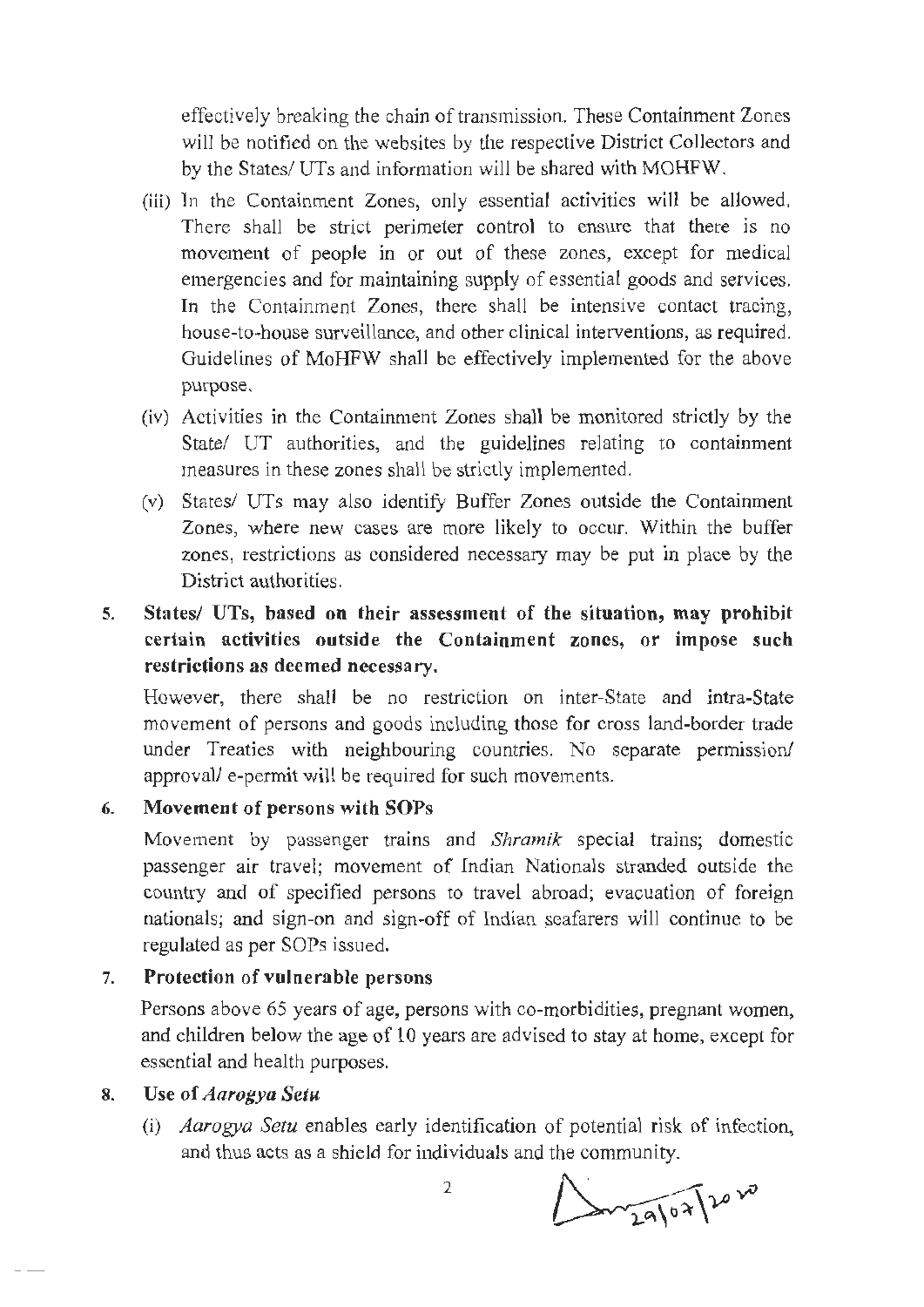- (ii) With a view to ensuring safety in offices and work places, employers on best effort basis should ensure that *Aarogya Setu* is installed by all employees having compatible mobile phones.
- (iii) District authorities may advise individuals to install the *Aarogya Setu*  application on compatible mobile phones and regularly update their health status on the app. This will facilitate timely provision of medical attention to those individuals who are at risk.

# 9. **Strict enforcement of the guidelines**

- (i) State/ UT Governments shall not dilute these guidelines issued under the Disaster Management Act, 2005, in any manner.
- **(ii)** All the District Magistrates shall strictly enforce the above measures.

# **10. Penal provisions**

Any person violating these measures will be liable to be proceeded against as per the provisions of Section 51 to 60 of the Disaster Management Act, 2005, besides legal action under Section **188** of the IPC, and other legal provisions as applicable. Extracts of these penal provisions are at **Annexure II.** 

**www.fg/07/2020 Union Home Secretary** 

 $\mathbf{t}$ 

**and, Chairman, National Executive Committee**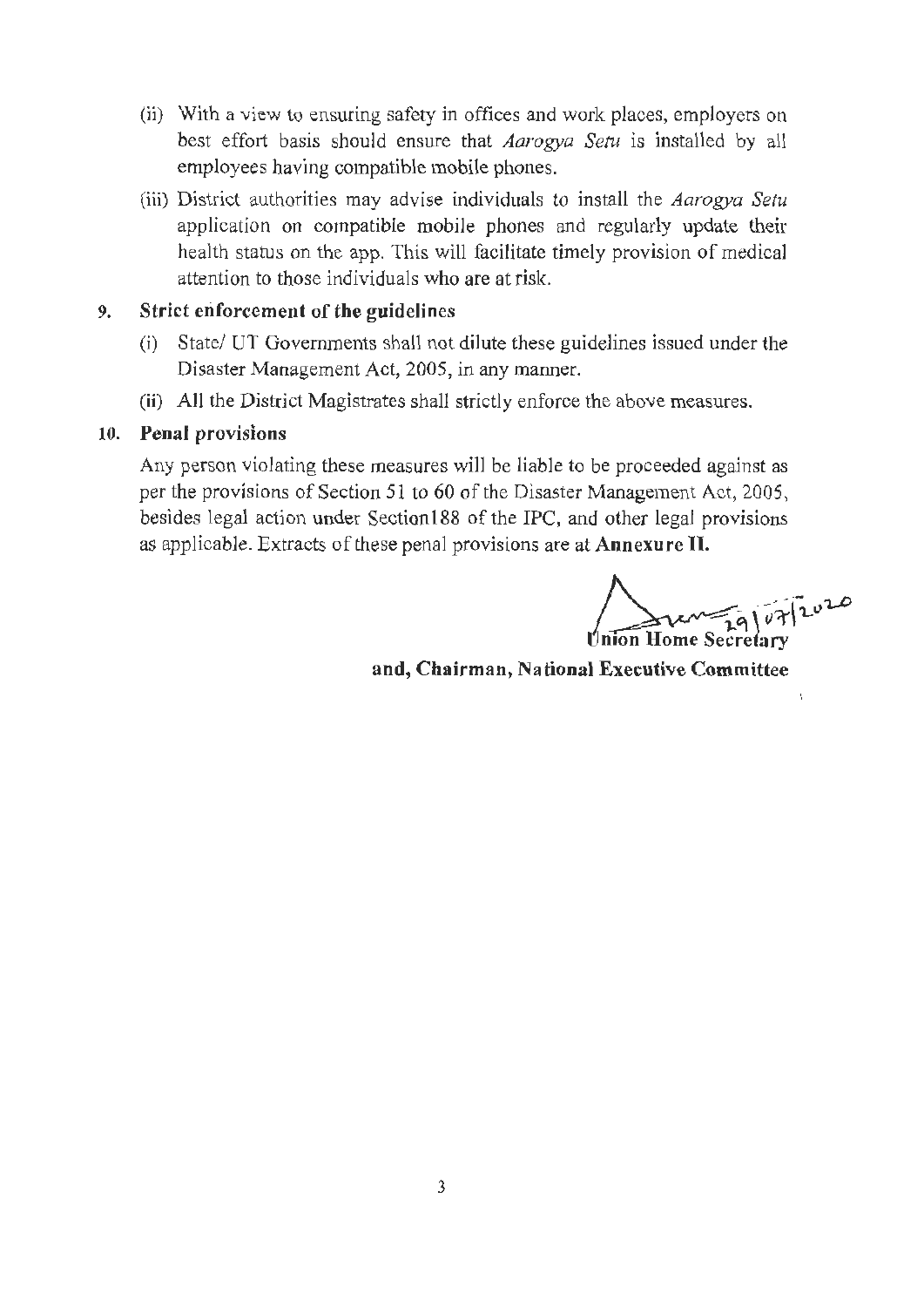#### **Annexure** I

## **National Directives for COVID-19 Management**

- I. **Face coverings:** Wearing of face cover is compulsory in public places; in workplaces; and during transport.
- **2. Social distancing:** Individuals must maintain a minimum distance of 6 feet *(2 gaz ki doori)* in public places.

Shops will ensure physical distancing among customers.

**3. Gatherings:Large** public gatherings/ congregations continue to remam prohibited.

Marriage related gatherings : Number of guests not to exceed 50.

Funeral/ last rites related gatherings : Number of persons not to exceed 20.

- **4. Spitting in public places** will be punishable with fine, as may be prescribed by the State/ UT local authority in accordance with its laws, rules or regulations.
- **5. Consumption of** *liquor, paan, gutka,* **tobacco etc.in** public places is prohibited.

*Adtlitio11al directives for Work Places* 

- **6. Work from home (WfH):** As far as possible the practice of WfH should be followed.
- **7. Staggering of work/ business hours** will be followed in offices, work places, shops, markets and industrial & commercial establishments.
- **8. Screening** & **hygiene:** Provision for thermal scanning, hand wash or sanitizer will be made at all entry points and of hand wash or sanitizer at exit points and common areas.
- **9. Frequent sanitization** of entire workplace, common facilities and all points which come into human contact e.g. door handles etc., will be ensured. including between shifts.
- **10. Social distancing:** All persons in charge of work places will ensure adequate distance between workers, adequate gaps between shifts, staggering the lunch breaks of staff, etc.  $\int$ ,  $\frac{1}{2}$

\*\*\*

my 29/07/2020

 $\epsilon$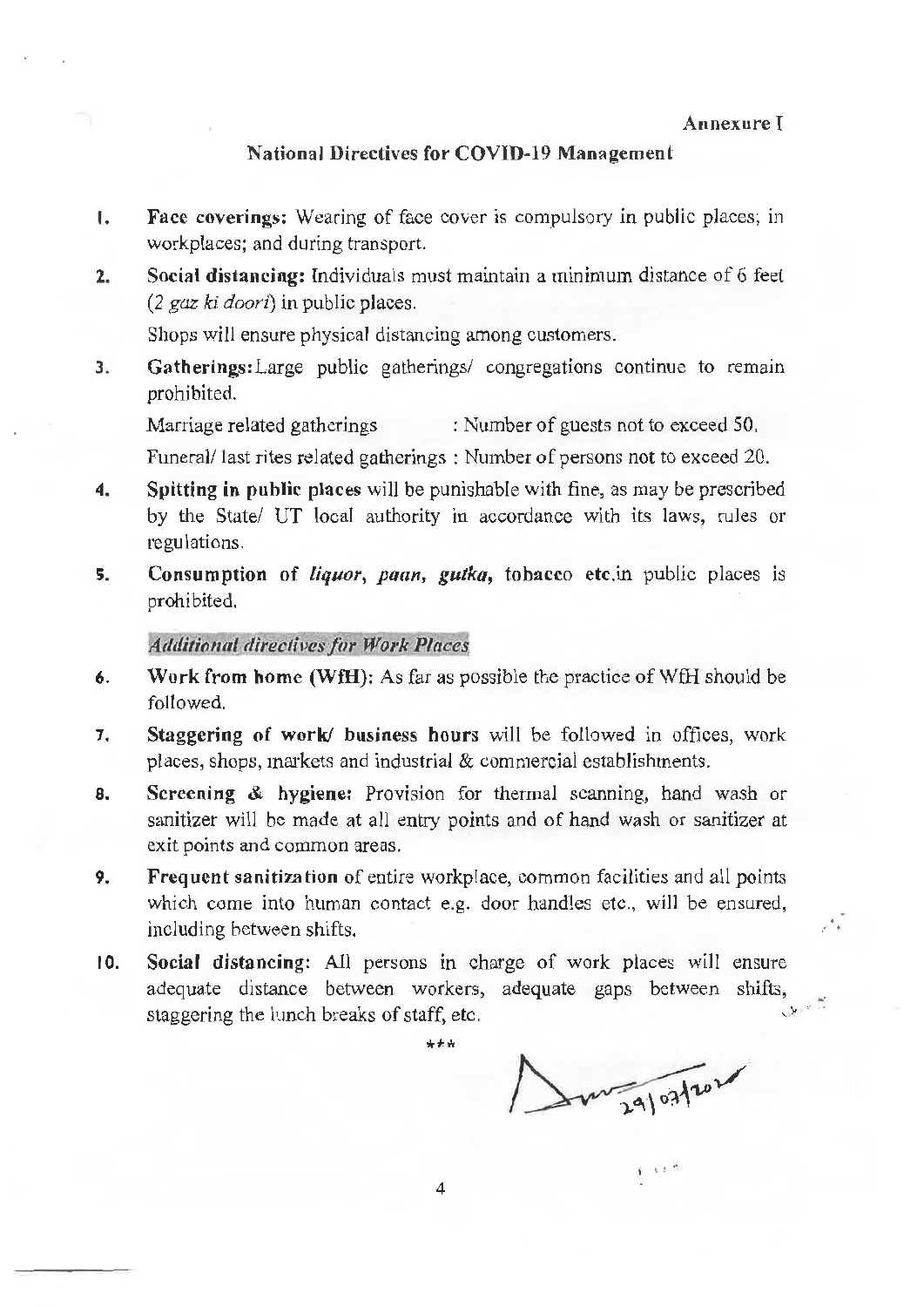#### **Offences and Penalties for Violation of Lockdown Measures**

### **A. Section 51 to 60 of the Disaster Management Act, 2005**

### **51. Punishment for obstruction, etc.—Whocver, without reasonable cause —**

- (a) obstructs any officer or employee of the Central Government or the State Government, or a person authorised by the National Authority or State Authority or District Authority in the discharge of his functions under this Act: or
- (h) refuses to comply with any direction given by or on behalf of the Central Government or the State Government or the National Executive Committee or the State Executive Committee or the District Authority under this Act,

shall on conviction be punishable with imprisonment for a term which may extend to one year or with fine, or with both, and if such obstruction or refusal to comply with directions results in loss of lives or imminent danger thereof, shall on conviction be punishable with imprisonment for a term which may extend to two years.

**52. Punishment for false claim.—Whoever knowingly makes a claim** which he knows or has reason to believe to be false for obtaining any relief. assistance, repair, reconstruction or other benefits consequent to disaster from any officer of the Central Government, the State Government, the National Authority, the State Authority or the District Authority, shall, on conviction be punishable with imprisonment for a term which may extend to two years, and also with fine.

**53. Punishment for misapproprintion of money or materials, etc.-·-** Whoever, being entrusted with any money or materials, or otherwise being, in custody of, or dominion over, any money or goods, meant for providing relief in any threatening disaster situation or disaster, misappropriates or appropriates for his own use or disposes of such money or materials or any part thereof or wilfully compels any other person so to do, shall on conviction be punishable with imprisonment for a term which may extend to two years, and also with fine.

**54. Punishment for false warning.—Whoever makes or circulates a false** alarm or warning as to disaster or its severity or magnitude, leading to panic, shall on conviction, be punishable with imprisonment which may extend *to* one year or with fine.

**55. Offences by Departments of the Government.** (1) Where an offence under this /\ct has been committed by any Department of the Government, the head of the Department shall be deemed to be guilty of the offence and shall be liable to be proceeded against and punished accordingly unless he proves that the offence was committed without his knowledge or that he exercised all due diligence to prevent the commission of such offence.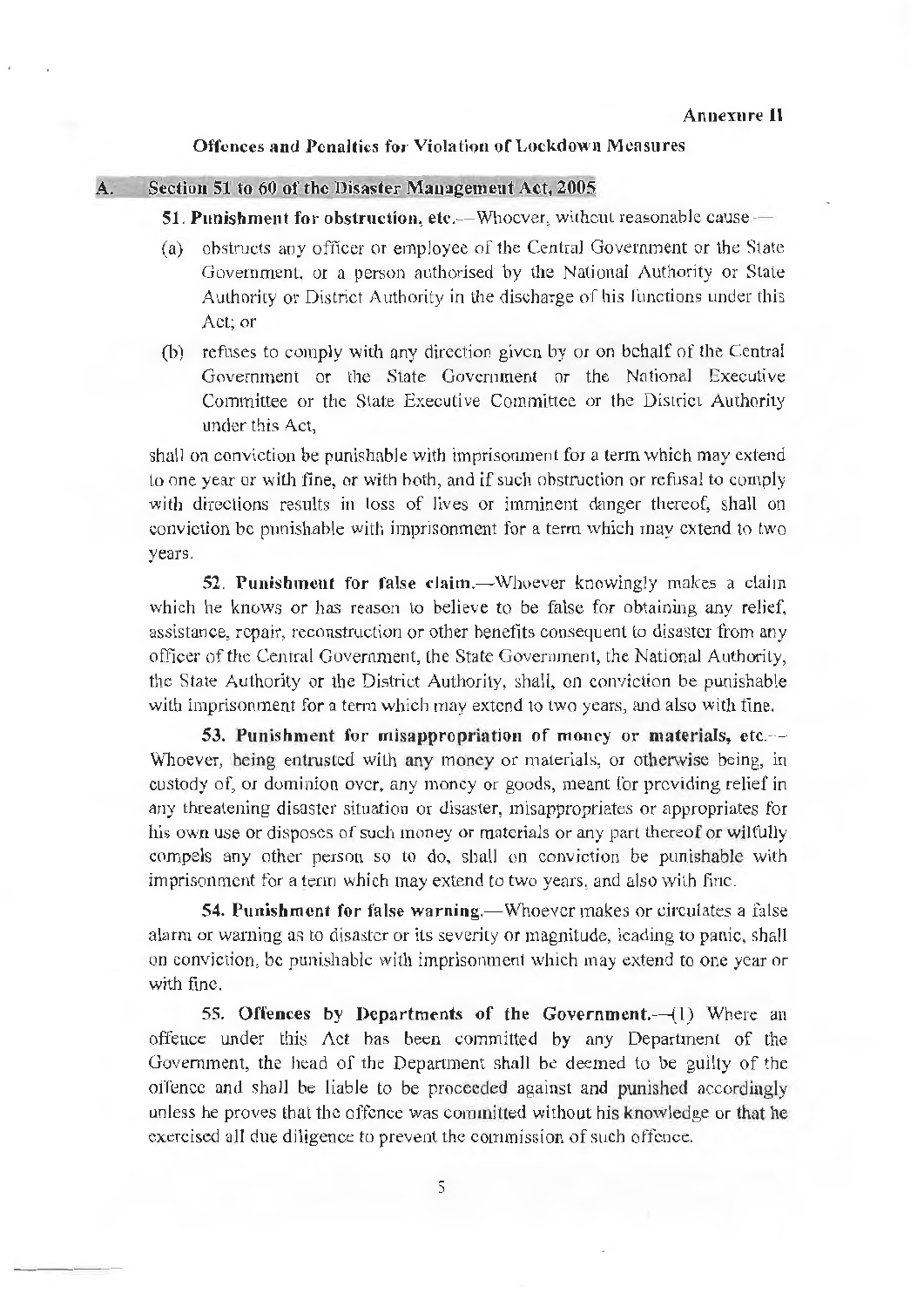(2) Notwithstanding anything contained in sub-section (1), where an offence under this Act has been committed by a Department of the Government and it is proved that the offence has been committed with the consent or connivance of, or is attributable to any ncglecl on the part of, any officer, other than the head of the Department, such officer shall be deemed to be guilty of that offence and shall be liable to be proceeded against and punished accordingly.

**56. Failure of officer in duty or his connivance at the contravention of the provisions of this Act.—Any officer**, on whom any duty has been imposed by or under this Act and who ceases or refuses to perform or withdraws himself from the duties of his office sha11, unless he has obtained the express written permission of his official superior or has other lawful excuse for so doing, be punishable with imprisonment for a term which may extend to one year or with fine.

**57. Penalty for contravention of any order regarding requisitioning.-** If any person contravenes any order made under section 65, he shall be punishable with imprisonment for a term which may extend to one year or with fine or with both.

**58. Offence by companies.** (1) Where an offence under this Act has been committed by a company or body corporate, every person who at the time the offence was committed, was in charge of, and was responsible to, the company, for the conduct of the business of the company, as well as the company, shall be deemed to be guilty of the contravention and shall be liable to be proceeded against and punished accordingly:

Provided that nothing in this sub-section shall render any such person liable to any punishment provided in this Act, if he proves that the offence was committed without his knowledge or that he exercised due diligence to prevent the commission of such offence.

(2) Notwithstanding anything contained in sub-section (1), where an offence under this Act has been committed by a company, and it is proved that the offence was committed with the consent or connivance of or is attributable to any neglect on the part of any director, manager, secretary or other officer of the company, such director, manager, secretary or other officer shall also, be deemed to be guilty of that offence and shall be liable to be proceeded against and punished accordingly.

*Explanation.*—-For the purpose of this section—

- ( a) ''company" means anybody corporate and includes a firm or other association of individuals; and
- (b) "director", in relation to a firm, means a partner in the firm.

**59. Previous sanction for prosecution.-No** prosecution for offences punishable under sections 55 and 56 shall be instituted except with the previous sanction of the Central Government or the State Government, as the case may be,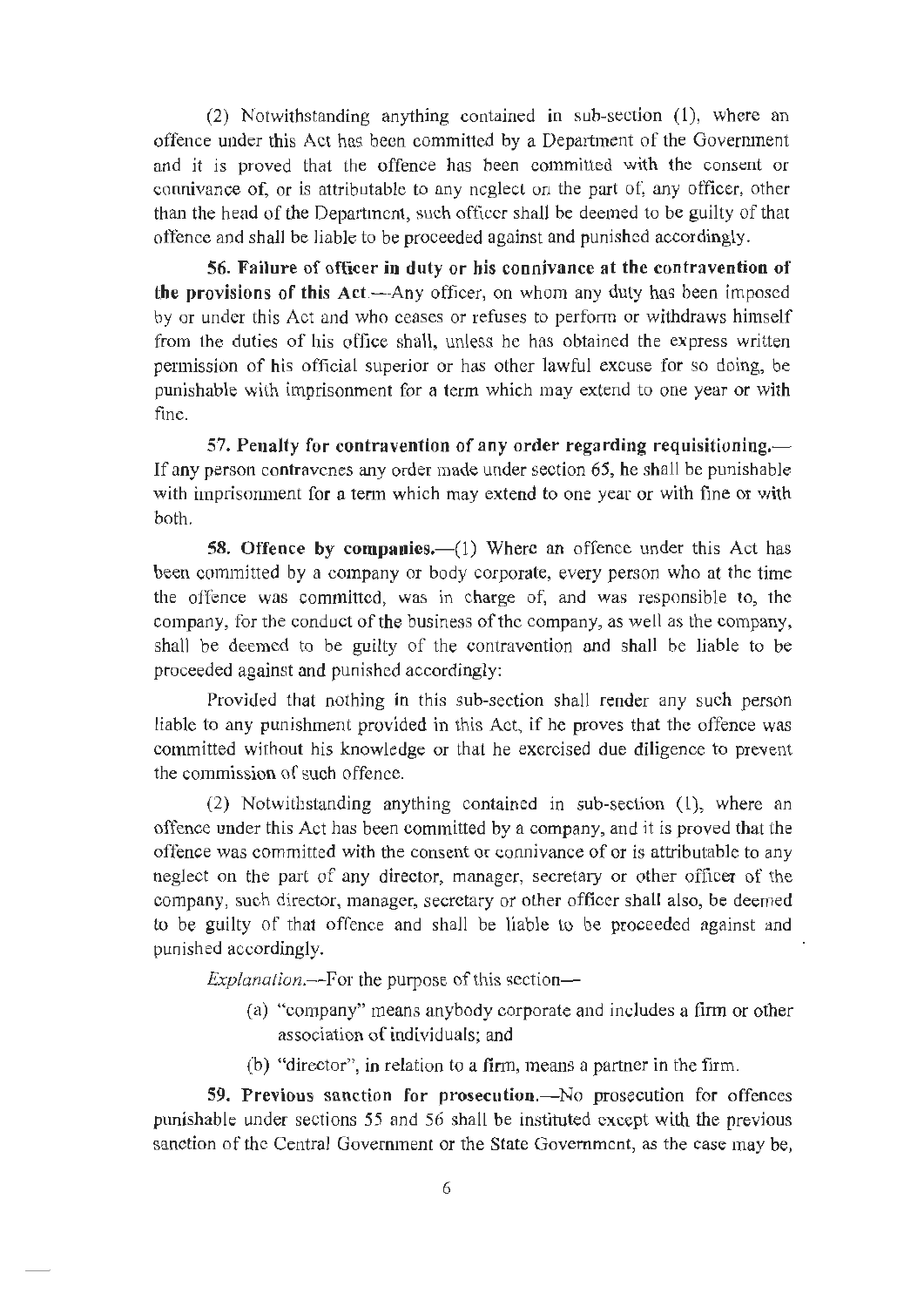or of any officer authorised in this behalf: by general or special order, by such Government.

**60. Cognizance of offences.-No** court shall take cognizance of an offence under this Act except on a complaint made by-

- (a) the National Authority, the State Authority, the Central Government, the State Government, the District Authority or any other authority or officer authorised in this behalf by that Authority or Government, as the case may be; or
- (b) any person who has given notice of not less than thirty days in the manner prescribed, of the alleged offence and his intention to make a complaint to the National Authority, the State Authority, the Central Government, the State Government, the District Authority or any other authority or officer authorised as aforesaid.

## **B. Section 188 in the Indian Penal Code, 1860**

188. Disobedience to order duly promulgated by public servant.— Whoever, knowing that, by an order promulgated by a public servant lawfully empowered to promulgate such order, he is directed to abstain from a certain act, or to take certain order with certain property in his possession or under his management, disobeys such direction, shall. if such disobedience causes or tends to cause obstruction, annoyance or injury, or risk of obstruction, annoyance or injury, to any person lawfully employed, be punished with simple imprisonment for a term which may extend to one month or with fine which may extend to two hundred rupees, or with both; and if such disobedience causes or trends to cause danger to human life, health or safety, or causes or tends to cause a riot or affray, shall be punished with imprisonment of either description for a term which may extend to six months, or with fine which may extend to one thousand rupees, or with both.

*Explanation.-It* is not necessary that the offender should intend to produce harm, or contemplate his disobedience as likely to produce harm. It is sufficient that he knows of the order which he disoheys, and that his disobedience produces, or is likely to produce, harm.

## *Illustration*

An order is promulgated by a public servant lawfully empowered to promulgate such order, directing that a religious procession shaJl not pass down a certain street. A knowingly disobeys the order, and thereby causes danger of riot. A has committed the offence defined in this section.

\*\*\*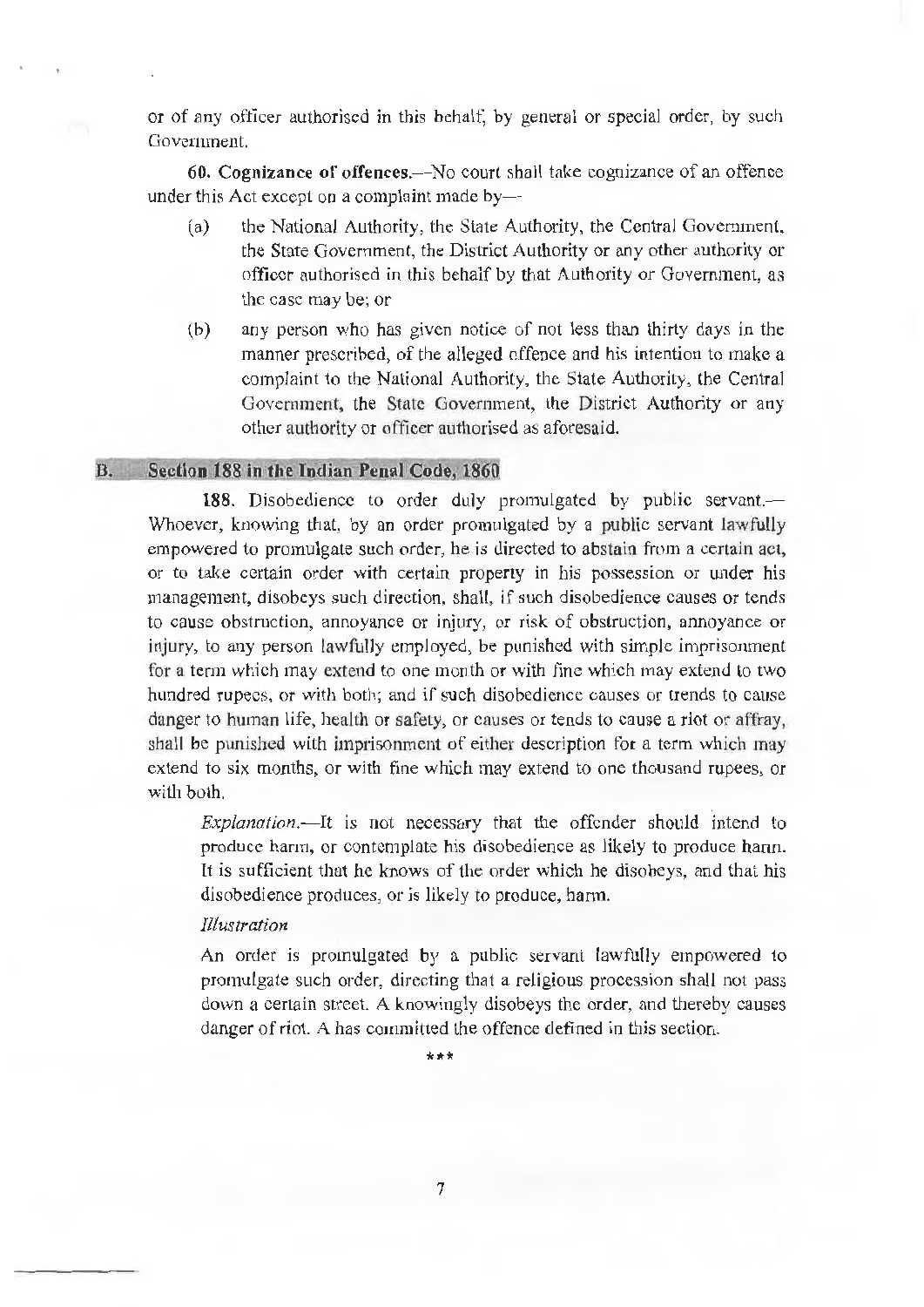# GOVERNMENT OF MAHARASHTRA Department of Revenue and Forest, Disaster Management, Relief and Rehabilitation, Mantralaya, Mumbai- 400 032 No: DMU/2020/CR. 92/DisM-1, Dated: 29th July, 2020

## ORDER

Easing of **Restrictions and Phase-wise opening of** Lockdown. **(MISSION BEGIN AGAIN)**  

#### **Reference:**

- I) The Epidemic Diseases Act, 1897.
- 2) The Disaster Management Act, 2005
- 3) Revenue and Forest. Disaster Management. Relief and Rehabilitation Department Order No. DMU-2020/C.R.92/DMU-I, dated 2<sup>nd</sup> May 2020, 3<sup>rd</sup> May 2020, 5<sup>th</sup> May 2020, 11<sup>th</sup> May 2020, 15<sup>th</sup> May 2020, 17<sup>th</sup> May 2020, 19<sup>th</sup> May 2020, 21<sup>st</sup> May 2020, 31 May 2020, 4<sup>th</sup> June 2020, 25<sup>th</sup> June 2020, 29<sup>th</sup> June 2020, 6<sup>th</sup> July 2020 and  $7<sup>th</sup>$  July 2020.
- 4) Ministry of Home Affairs (MHA) Order No. 40-3/2020-PM-1 (A) Dated 1<sup>st</sup> May 2020,  $11^{\text{th}}$  May 2020, 17<sup>th</sup> May 2020, 20<sup>th</sup> May 2020, 30<sup>th</sup> May 2020, 29<sup>th</sup> June 2020.

Whereas, in exercise of the powers, conferred under the Disaster Management Act 2005, the undersigned, in his capacity as Chairperson, State Executive Committee has issued an Order dated 29<sup>th</sup> June, 2020 to extend the lockdown measures up to 31<sup>st</sup> July, 2020 and issued revised consolidated guidelines from time to time vide above mentioned orders to contain the spread of COVID-19.

Whereas the State Government is satisfied that the State of Maharashtra is threatened with the spread of COVtD-19 virus, and therefore to take certain emergency measures to prevent and contain the spread of virus, the Government in exercise of the powers conferred under Section 2 of the Epidemic Diseases Act, 1897, read with all other enabling provisions of The Disaster Management Act, 2005, it is expedient to extend the lockdown in the entire State of Maharashtra further till midnight of 31st August, 2020.

Now, therefore, in exercise of the powers conferred under Section 2 of the Epidemic Diseases Act, 1897 and the powers, conferred under The Disaster Management Act, 2005, the undersigned, in his capacity as Chairperson, State Executive Committee, hereby issues directions to extend the Iockdown, with amendments, to operationalize MISSION BEGIN AGAIN for easing of restrictions and phase-wise opening, till 31<sup>st</sup> August, 2020 for

MISSION BEGIN AGAIN 1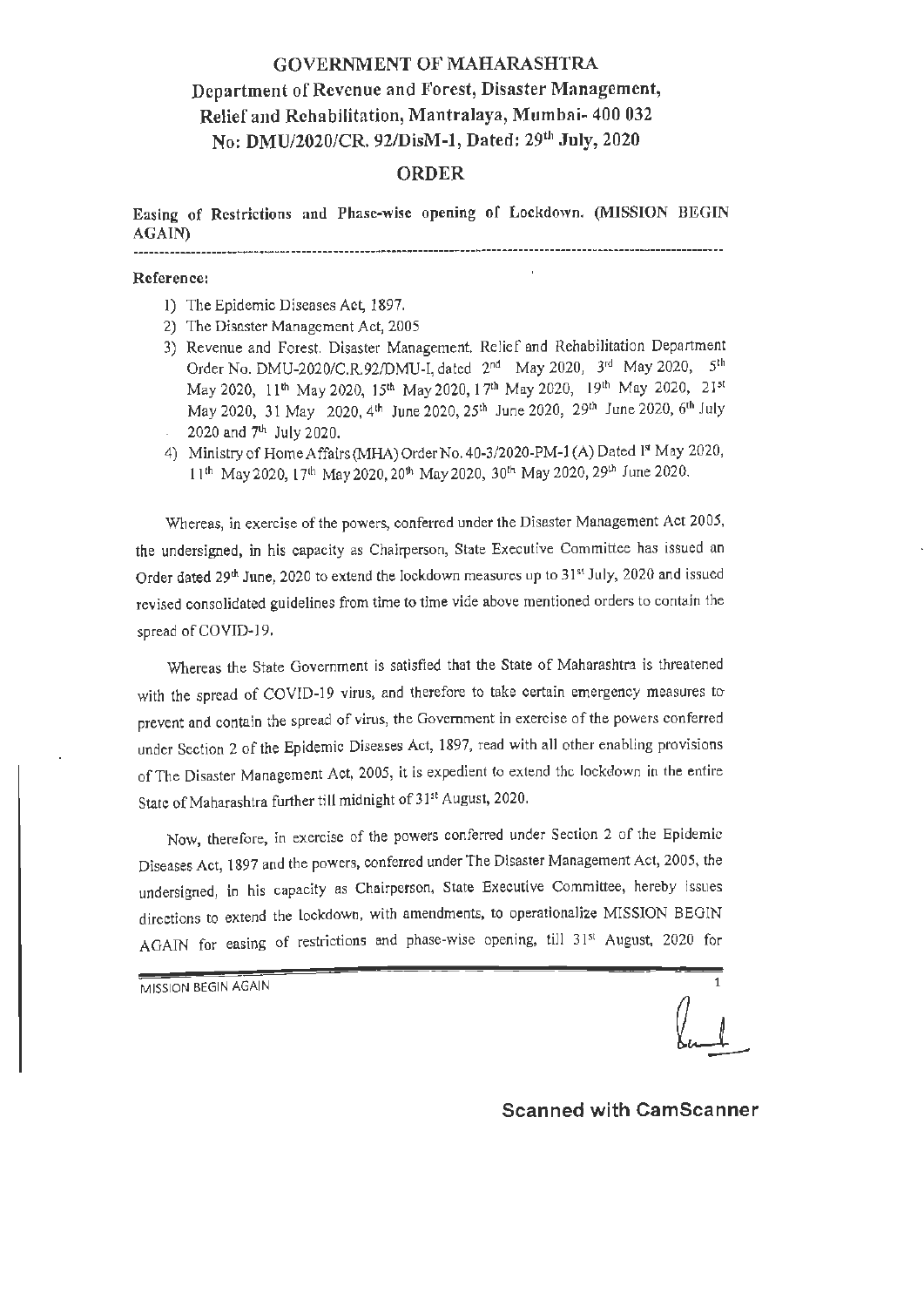containment of COVID-19 epidemic in the State and all Departments of Government of Maharashtra shall strictly implement the guidelines issued earlier from time to time.

[t is directed that, considering the local conditions the concerned District Collector and the Commissioners of the Municipal Corporations in the State may enforce certain measures and necessary restrictions in specified local areas on the permitted non-essential activities and the movement of persons to contain the spread of the epidemic. It is further directed that the movement of persons for the purposes of non-essential activities like shopping and the outdoor exercises, shall be restricted within the neighbourhood area limits with all necessary prescribed mandatory precautions of wearing masks, social distancing and personal hygiene. It is also directed that the unrestricted movement will be permitted only for attending place of work which are open as mentioned in **Annexure** II and bonafide humanitarian requirement including medical reason.

It is further directed that the National Directives for COVID-19 management as specified in **Annexure** I shall be followed throughout the State. The activities already allowed and permitted from time to time as mentioned in Annexure II shall be continued and all earlier orders shall be aligned with this order and shall remain in force up to and inclusive of 31<sup>st</sup> August, 2020. Further easing under MISSION BEGIN AGAIN will be notified in the due course.

Any person violating these measures will be liable to be proceeded against as per the provisions of Section 51 to 60 of the Disaster Management Act, 2005 besides legal action under section 188 of the IPC, and other legal provisions as applicable. 'Extracts of these penal provisions are at **Anncxure Ill.** 

BY ORDER AND IN THE NAME OF THE GOVERNOR OF MAHARASHTRA

## (SANJAY KUMAR) CHIEF SECRETARY GOVERNMENT OF MAHARASHTRA

Copy to :

- 1. Principal Secretary to Hon'ble Governor of Maharashtra, Mumbai.
- 2. Hon'ble Chairman, Maharashtra Legislative Council.
- 3. Hon'ble Speaker, Maharashtra Legislative Assembly.
- 4. Additional Chief Secretary to Hon'ble Chief Minister, Government of Maharashtra.

MISSION BEGIN AGAIN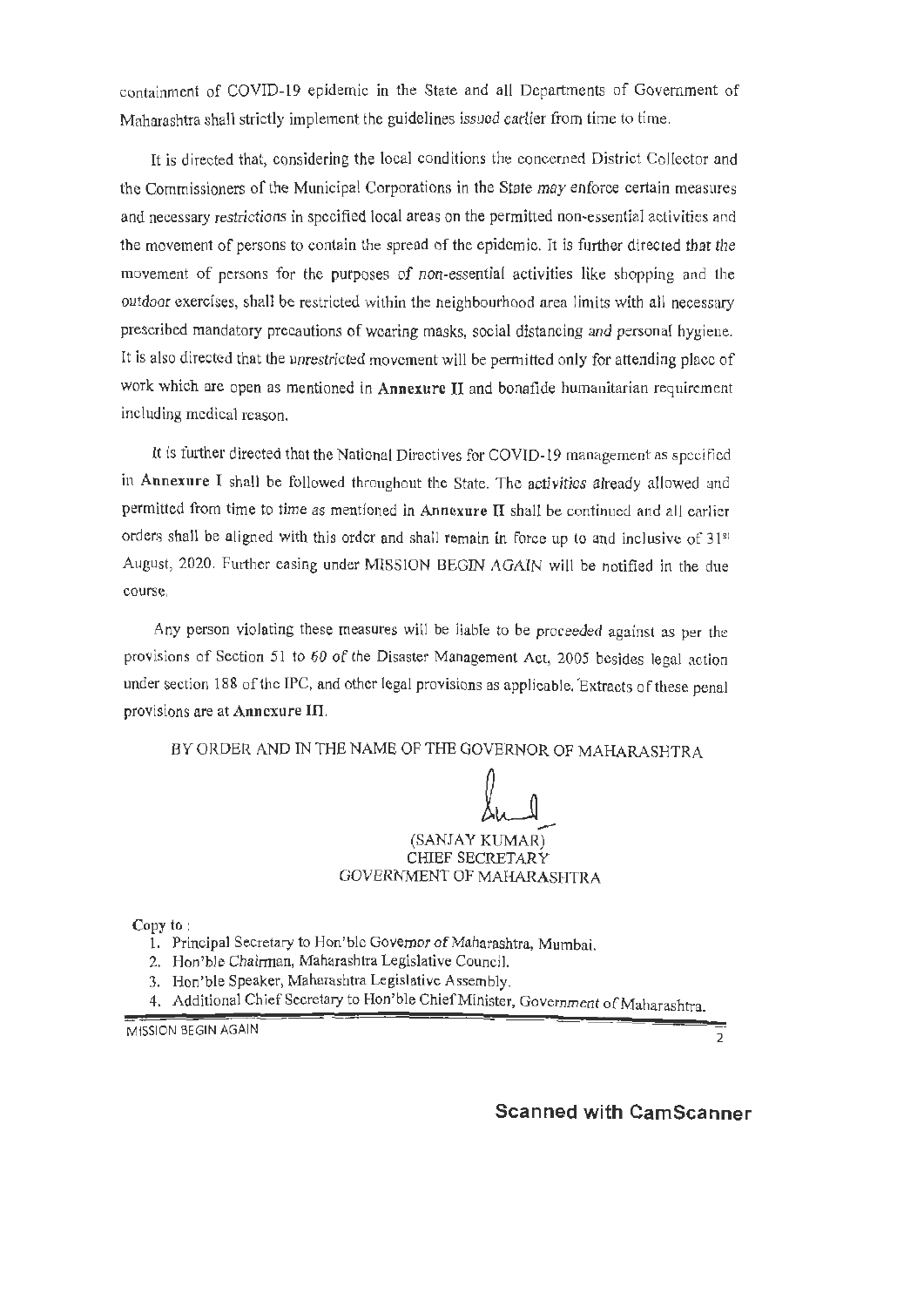- 5, Principal Secretary to Hon'ble Chief Minister, Government of Maharashtra,
- 6. Secretary to Hon'ble Deputy Chief Minister, Government of Maharashtra,
- 7. Private Secretary to Leader of Opposition, Legislative Council / Assembly,
- 8. Private Secretaries of All Hon'ble Minister/Minister of State, Mantralaya,
- 9, All Additional Chief Secretaries/ Principal Secretaries/ Secretaries of Government of Maharashtra.
- 10. Director General of Police, Maharashtra State, Mumbai,
- l l. Principal Secretary, Public Health Department, Mantralaya,
- 12. Secretary, Medical Education, Mantralaya,
- 13. All Divisional Commissioners in the State
- 14. All Commissioners of Police in the State
- 15. All Commissioners of Municipal Corporations in the State
- 16. All District Collectors
- 17. All Chief Executive Officers, Zilla Parishad
- 18. All District Superintendents of Police in the State

MISSION BEGIN AGAIN



**Scanned with CamScanner**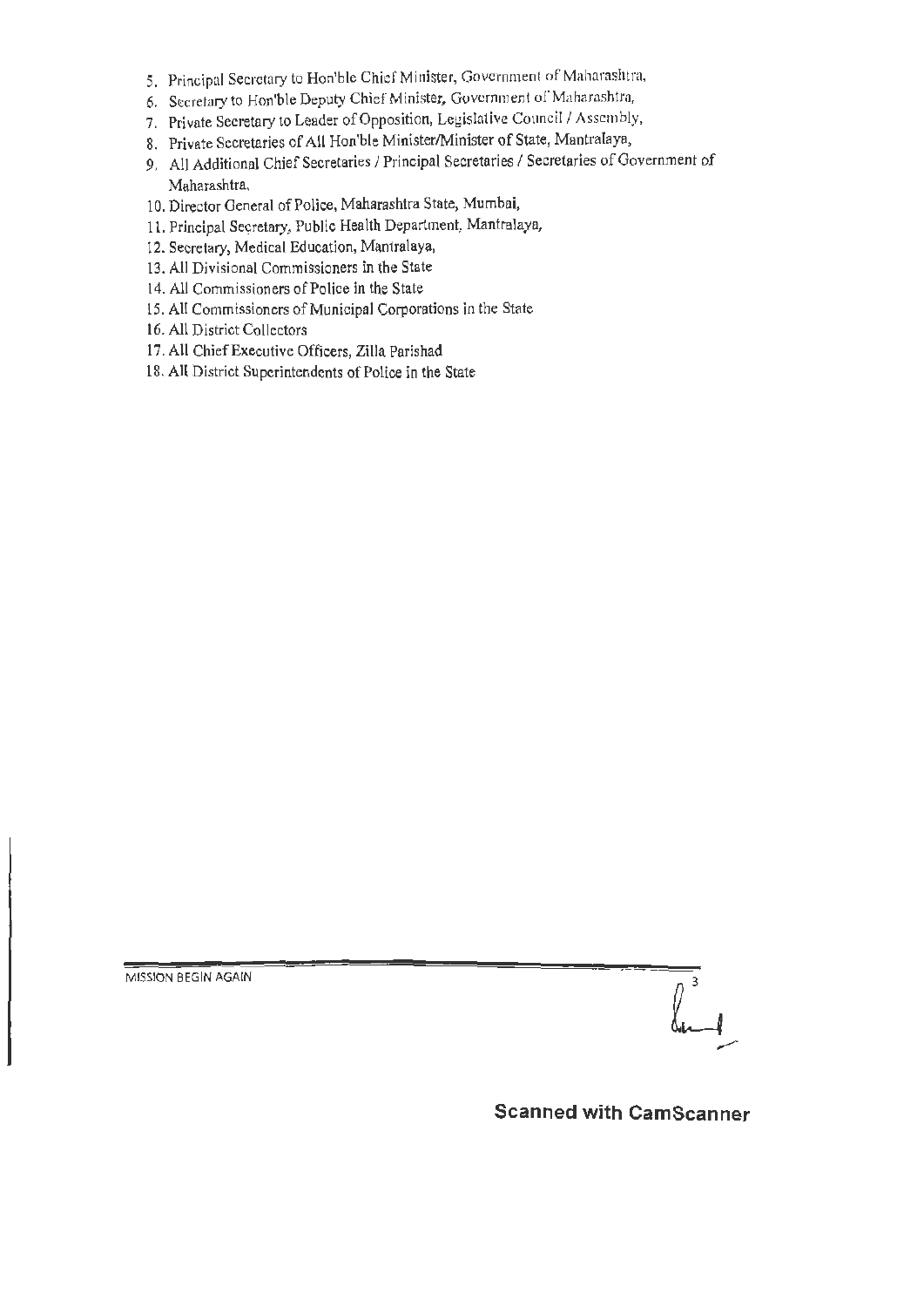(MISSION BEGIN AGAIN: Department of Revenue and Forest, Disaster Management, Relief and Rehabilitation, Mantralaya, Mumbai- 400 032, No: DMU/2020/CR. 92/DisM-l, Dated: 29<sup>th</sup> July, 2020)

#### *National Directives for COVID-19 Management*

- 1) Face coverings -wearing of face cover is compulsory in public places, in work places and during transport.
- 2) Social distancing Individuals must maintain a minimum distance of 6 feet *(2 Gaz Ki doori)* in public places.

Shops will ensure physical distancing among customers and will not allow more than five persons at one time.

- 3) **Gatherings**  large public gatherings/ congregations continue to remain prohibited. Marriage related Gatherjngs - Number of guests not to exceed *50.*  Funeral / last rites related Gatherings - Number of persons not to exceed 20.
- 4) Spitting in public places will be punishable with fine, as may be prescribed by the concerned authority in accordance with its laws, rules or regulations.
- 5) Consumption of liquor, Paan, tobacco, etc in public places is prohibited.

#### *Additional tlireclives for work places.*

- 6) Work from Home **(WFH)**  as far as possible the practice of WFH should be followed. Staggering of work/ business hours will be followed in offices, workplaces, shops, markets and industrial & commercial establishments.
- 7) Screening and Hygiene provision for thermal screening, hand wash and sanitizer will be made available at all entry and exit points and common areas.
- 8) Frequent sanitization of entire workplace, common facilities and all points which come into human contact e.g. door handles etc. will be ensured, including between shifts.
- 9) **Social Distancing**  all persons **in** charge of workplaces will ensure adequate distance between workers, adequate gaps between shifts, staggering the lunch breaks of staff etc.

\*\*\*\*\*\*\*\*\*\*\*\*

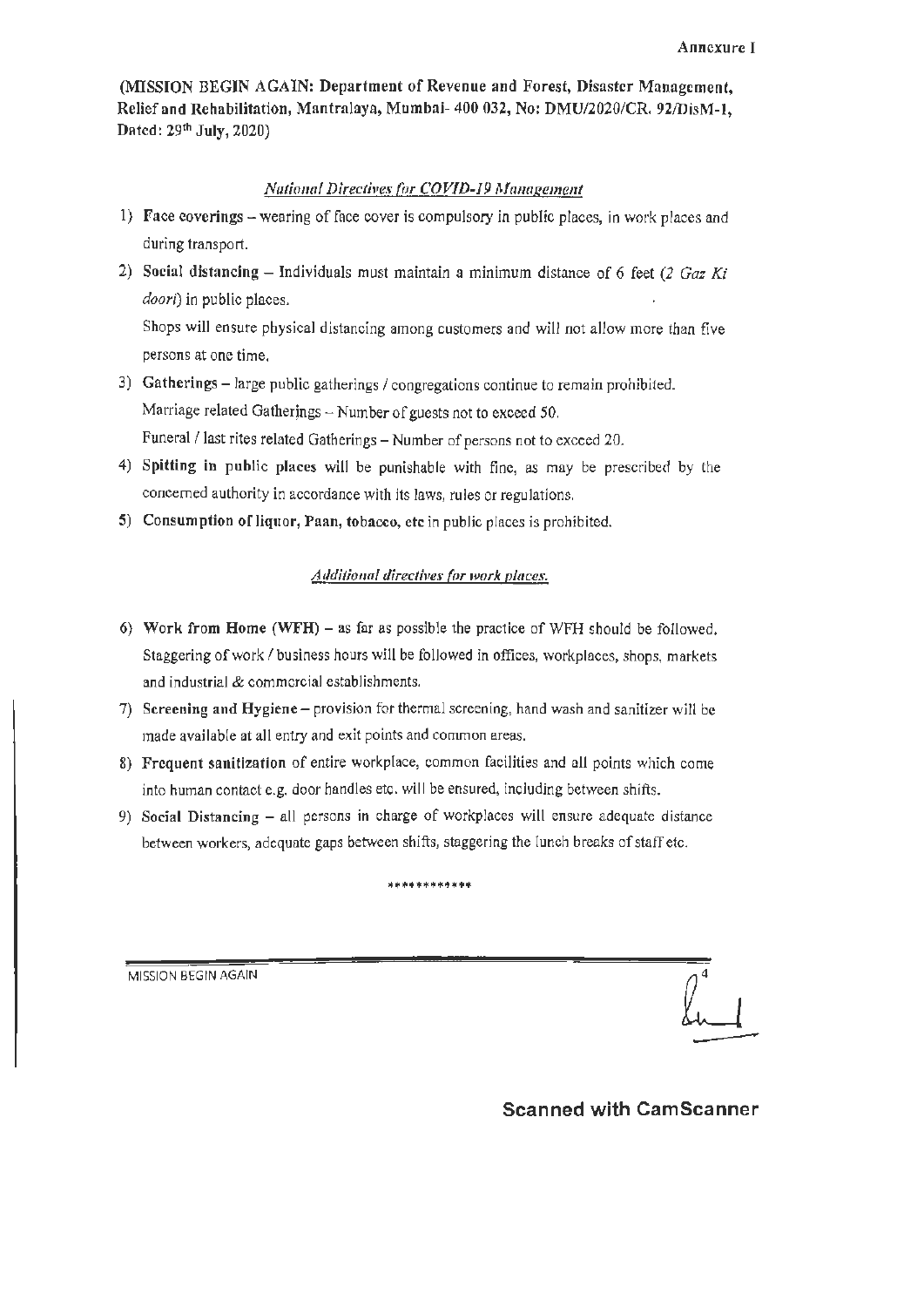(MISSlON BEGIN AGAIN: Department of Revenue and Forest, Disaster Management, Relief and Rehabilitation, Mantrafaya, Mumbai- 400 032, No: DMU/2020/CR. 92/DisM-l, Dated: 29<sup>th</sup> July, 2020)

- A. In Municipal corporations of MMR Region including MCGM, Municipal Corporations of Pune, Solapur, Aurangabad, Malegaon, Nashik, Dhule, Jalgaon, Akola, Amravati and Nagpur following activities are permitted with restrictions as specified in the Orders issued from time to time. Standard Operating Procedure will be given by the concerned Urban Local Bodies.
	- i) All essential shops which are allowed to remain open before this order, shall continue to do so.
	- ii) All non-essential shops will be allowed to continue as per relaxations and guidelines issued vide Order 31st May, 2020, 4th June, 2020 and 29th June 2020 and are in operation as per the policy of respective Municipal Corporation. All nonessential markets, market areas & shops will remain open from 9 am to 7 pm. Liquor shops will continue to operate if permitted, home delivery or otherwise.
	- iii) Malls and market complexes will be operational from 9 am to 7 pm with effect from  $5<sup>th</sup>$  August, 2020 without theatres, Food Courts / Restaurants. However kitchen of restaurnnt and food courts will be allowed to operate in Malls wherein only home delivery through aggregators will be allowed ..
	- iv) E-commerce activity for essential as well as non-essential items & material.
	- v) All the industrial units which are presently open will continue to operate.
	- vi) All constructions sites (Public/Private) which are allowed to remain open and operational. All such pre-monsoon works (Public and Private) which are allowed.
	- vii) Home delivery restaurants/ Kitchen.
	- viii) On-line/ distance learning and related activities.
	- ix) All Governments offices {excluding Emergency, health & Medical, treasuries, disaster management, police, NIC, Food & Civil Supply, FCI, N.Y.K., Municipal Services to function with 15% strength or 15 persons whichever is higher.
	- x) All private offices can operate up to 10% strength or 10 people, whichever is more
	- xi) Activities related to self-employed people like plumbers, electricians, pest-control and technicians.
	- xii) Garages to mend vehicles and workshops with prior appointments

MISSION BEGIN AGAIN

**Scanned with CamScanner**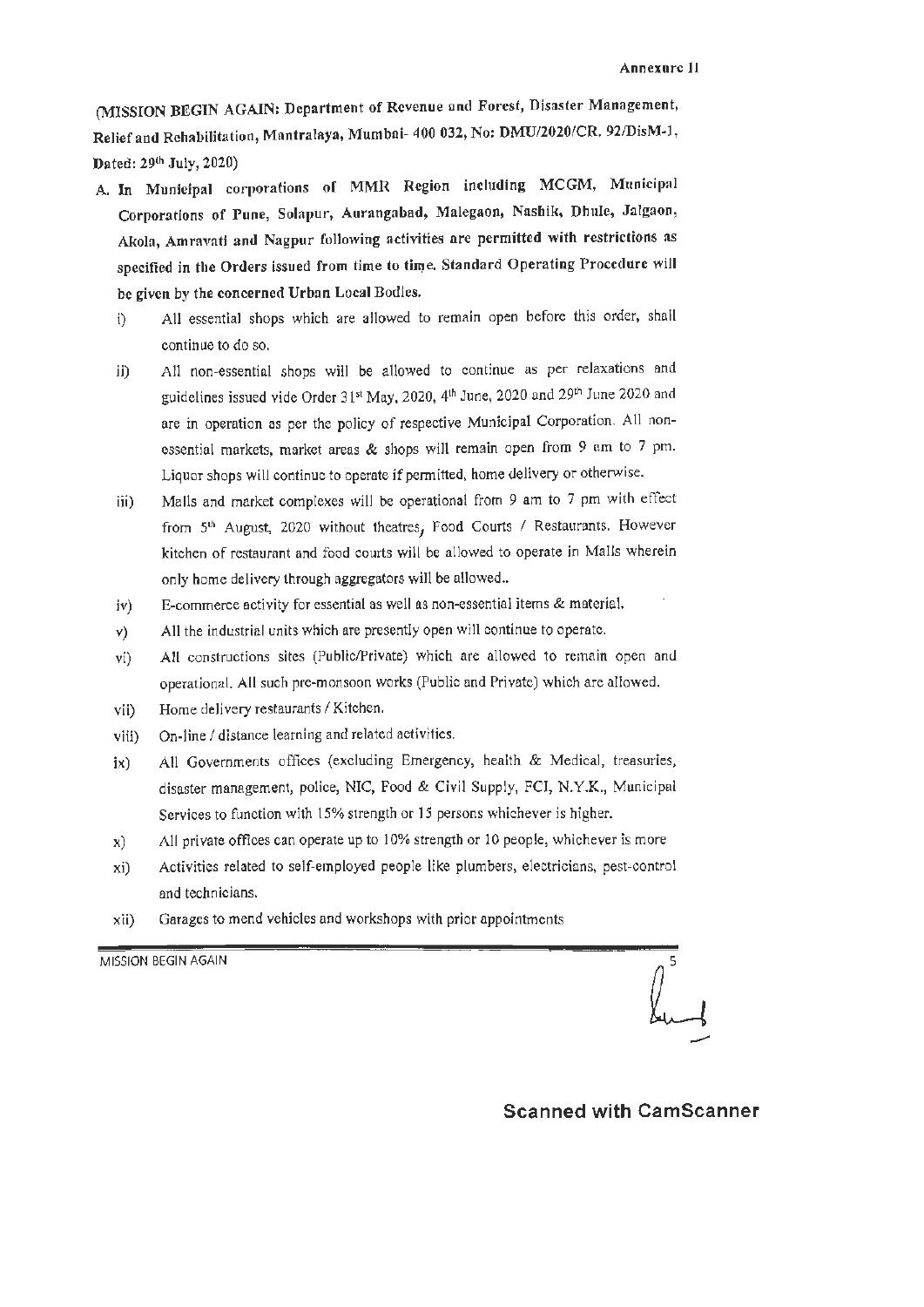- xiii) The inter-district movement of persons within the area of Municipal Corporations under the MMR (Mumbai Metropolitan Region) for the essential activities and the office purposes. For shopping purposes people are expected to use only nearby / neighbourhood markets only. Long distance travel for non-essential items will not be pennitted.
- xiv) Marriage related gatherings on open spaces, lawns, Non Air conditioned halls as mentioned in Order dated 23rd June 2020.
- xv) Outdoor Physical Activities with restrictions
- xvi) Printing and Distribution of newspapers (including home delivery)
- xvii) The offices/staff of Educational institutions (Universities/ Colleges/ Schools) for the purpose of non-teaching purposes including development of e-content, evaluation of answer sheets and declaration of results, research workers and scientists.
- xviii) Barber Shops, Spas, Saloons, Beauty Parlors with conditions as permitted by State Government as mentioned in Order dated 25<sup>th</sup> June 2020.
- xix) Outdoor non team sports like Golf courses, outdoor firing range, outdoor gymnastics, tennis, outdoor badminton and malkhamb will be allowed with physical distancing and sanitation measures with effect from 5<sup>th</sup> August, 2020. Swimming pools will not be allowed to operate.
- xx) Movement of people is allowed in following manner:

| Taxi/Cab/aggregator | Only essential $1 + 3$        |  |
|---------------------|-------------------------------|--|
| Rickshaw            | Only essential $1 + 2$        |  |
| Four Wheeler        | Only essential $1 + 3$        |  |
| Two wheeler         | $1 + 1$ with helmet and mask. |  |

Wearing of mask shull be compulsory in transport system.

- xxi) Any other allowed and permitted activity by any specific/ general order.
- B. In the rest of State except the areas covered in above A, all activities, which arc not explicitly prohibited or banned, shall continue to be permitted, with restrictions as specified in the Orders issued from time to timc:
	- i. All essential shops which are allowed to remain open before this order, shall continue to do so.

MISSION BEGIN AGAIN

 $\int_{\mathcal{F}}$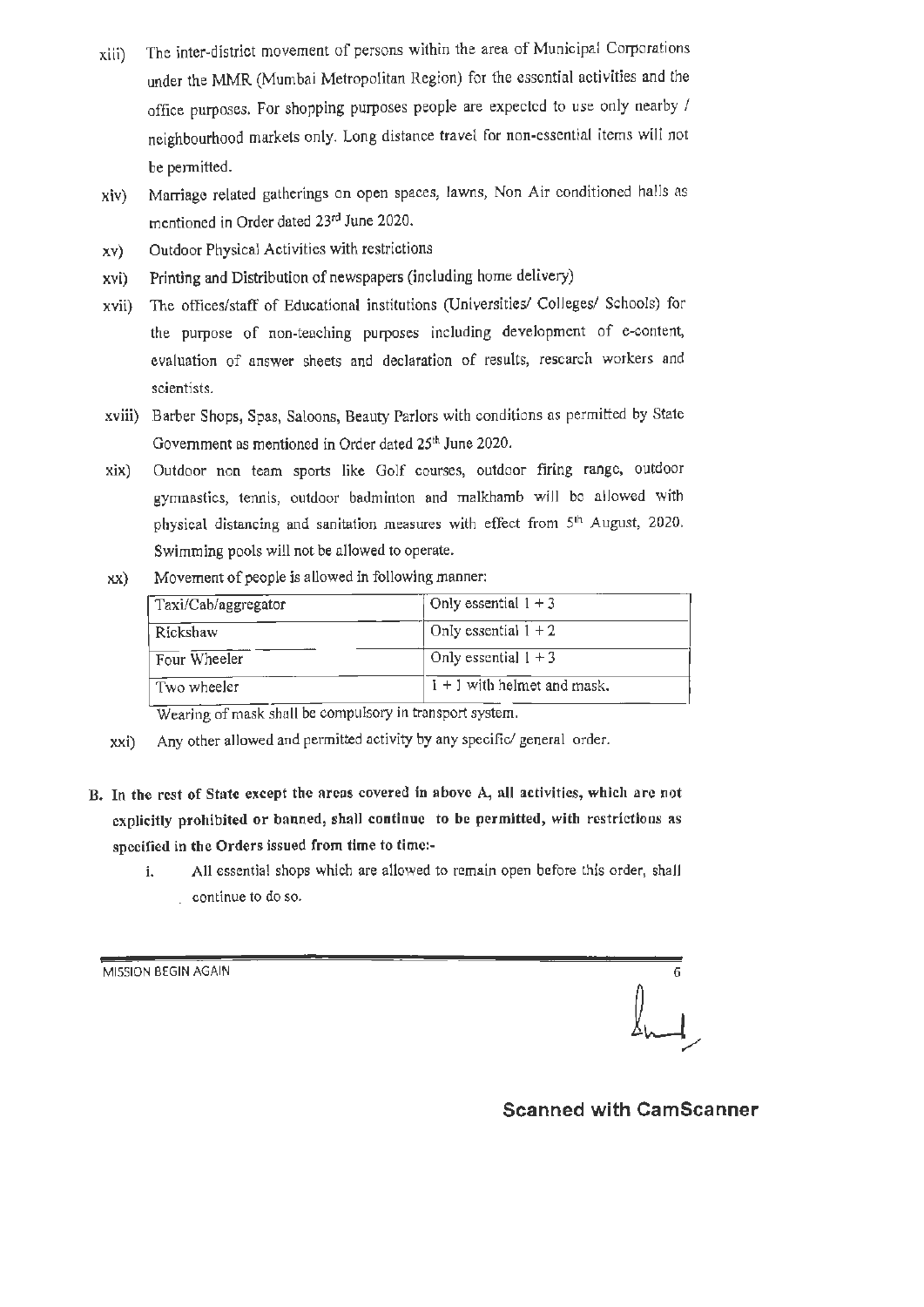- ii. Intra district bus service will be allowed with maximum 50% capacity per bus with physical distancing and sanitation measures.
- iii. Inter-district movement will continue to be regulated.
- iv. All non-essential markets/ shops will remain open from 9 a.m. to 7 p.m.
- v. Malls and market complexes will be operational from 9 am to 7 pm with effect from 5<sup>th</sup> August, 2020 without theatres. Food Courts / Restaurants. How ever kitchen of restaurant and food courts will be allowed to operate in Malls wherein only home delivery through aggregators will be allowed. Standard Operating Procedure will be given by the concerned Urban / Rural Local Bodies.
- vi. Marriage related gatherings on open spaces, lawns, Non Air conditioned halls as mentioned in Order dated 23rd June 2020.
- vii. Outdoor Physical Activates with restrictions
- viii. Printing and Distribution of newspapers (including home delivery)
- ix. The offices/ staff of Educational institutions (Universities/ Colleges/ Schools) for the purpose of non-teaching purposes including development of e-contcnt, evaluation of answer sheets and declaration of results, research workers and scientists.
- x. Barber Shops, Spas, Saloons, Beauty Parlors with conditions as permitted by State Government as mentioned in Order dated 25<sup>th</sup> June 2020.
- xi. Outdoor non team sports like Golf courses, outdoor firing range, gymnastics, tennis, outdoor badminton and malkhamb will be allowed with physical distancing and sanitation measures with effect from 5<sup>th</sup> August, 2020. Swimming pools will not be allowed to operate.
- xii. All public and private transport will follow passenger management:

| Two wheeler   | $1 + 1$ with helmet and mask. |
|---------------|-------------------------------|
| Three wheeler | Only essential $1 + 2$        |
| Four Wheeler  | Only essential $1 + 3$        |

Wearing of mask shall be compulsory in transport system

- xiii. Any other allowed and permitted activity by any specific/general order.
- C. Easing of Restrictions and opening up of tbe activities which remain prohibited across the State will be done in phased manner alongwith Standard Operating Procedures / Guidelines.

MISSION BEGIN AGAIN

**Scanned with CamScanner**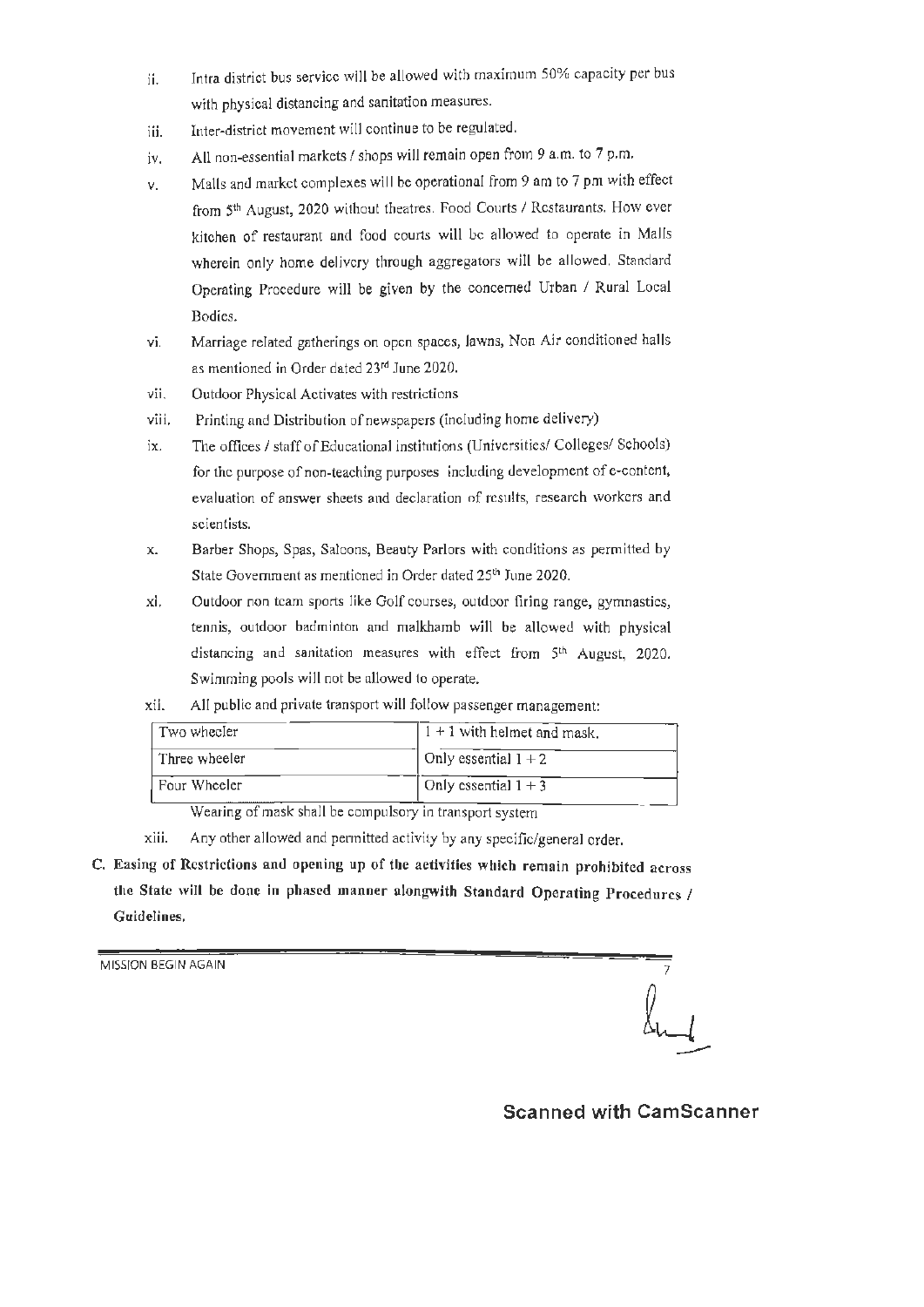!Department of Revenue and Forest, Disaster Management, Relief and Rehabilitation, Mantralaya, Mumbai- 40032, Order No: DMU/2020/CR. 92/DisM-1, Dated: 29th July, 2020)

#### Offences and Penalties for Violation of Lockdown Measures

### A. Section 51 to 60 of the Disaster Management Act, 2005

51. Punishment for obstruction, etc.-Whoever, without reasonable cause -

(a) obstructs any officer or employee of the Central Government or the State Government, or a person authorised by the National Authority or State Authority or District Authority in the discharge of his functions under this Act; or

(b) refuses to comply with any direction given by or on behalf of the Central Government or the State Government or the National Executive Committee or the State Executive Committee or the District Authority under this Act,

shall on conviction be punishable with imprisonment for a tenn which may extend to one year or with fine, or with both, and if such obstruction or refusal to comply with directions results in loss of lives or imminent danger thereof, shall on conviction be punishable with imprisonment for a term which may extend to two years,

52. Punishment for false claim.—Whoever knowingly makes a claim which he knows or has reason to believe to be false for obtaining any relief, assistance, repair, reconstruction or other benefits consequent to disaster from any officer of the Central Government, the State Government, the National Authority, the State Authority or the District Authority, shall, on conviction be punishable with imprisonment for a term which may extend to two years, and also with fine,

53. Punishment for misappropriation of money or materials, etc.--Whoever, being entrusted with any money or materials, or otherwise being, in custody of, or dominion over, any money or goods, meant for providing relief in any threatening disaster situation or disaster, misappropriates or appropriates for his own use or disposes of such money or materials or any part thereof or wilfully compels any other person so to do, shall on conviction be punishable with imprisonment for a term which may extend to two years, and also with fine.

54. Punishment for false warning.—Whoever makes or circulates a false alarm or warning as to disaster or its severity or magnitude, leading to panic, shall on conviction, be punishable with imprisonment which may extend to one year or with fine.

55. Offences by Departments of the Government.-(1) Where an offence under this Act has been committed by any Department of the Government, the head of the Department shall be deemed to be guilty of the offence and shall be liable to be proceeded against and punished accordingly unless he proves that the offence was

MISSION BEGIN AGAIN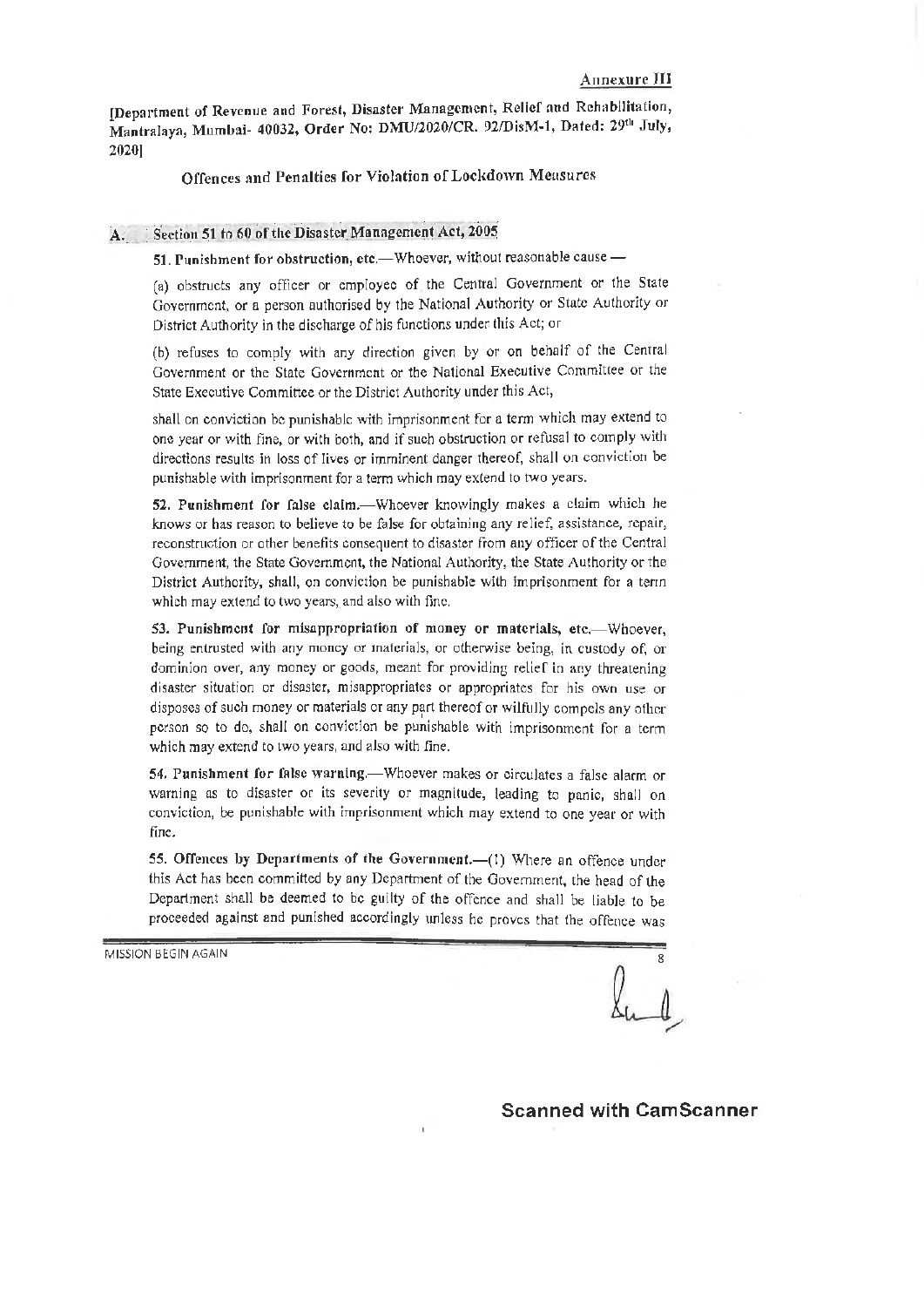committed without his knowledge or that he exercised all due diligence to prevent the commission of such offence.

(2) Notwithstanding anything contained in sub-section (I), where an offence under this Act has been committed by a Department of the Government and it is proved that the offence has been committed with the consent or connivance of, or is attributable to any neglect on the part of, any officer, other than the head of the Department, such officer shall be deemed to be guilty of that offence and shall be liable to be proceeded against and punished accordingly.

56. Failure of officer in duty or his connivance at the contravention of the provisions of **this** Act.-Any officer, on whom any duty has been imposed by or under this Act and who ceases or refuses to perform or withdraws himself from the duties of his office shall, unless he has obtained the express written permission of his official superior or has other lawfuJ excuse for *so* doing, be punishable with imprisonment for a term which may extend to one year or with fine.

57. Penalty for contravention of any order regarding requisitioning.-If any person contravenes any order made under section 65, he shall be punishable with imprisonment for a term which may extend to one year or with fine or with both.

58. Offence by companies.-(1) Where an offence under this Act has been committed by a company or body corporate, every person who at the time the offence was committed, was in charge of, and was responsible to, the company, for the conduct of the business of the company, as well as the company, shall be deemed to be guilty of the contravention and shall be liable to be proceeded against and punished accordingly: Provided that nothing in this sub-section shall render any such person liable to any punishment provided in this Act, if he proves that the offence was committed without his knowledge or that he exercised due diligence to prevent the commisslon of such offence. (2) Notwithstanding anything contained in sub-section (I), where an offence under this Act has been committed by a company, and it is proved that the offence was committed with the consent or connivance of or is attributable to any neglect on the part of any director, manager, secretary or other officer of the company, such director, manager, secretary or other officer shall also, be deemed to be guilty of that offence and shall be liable to be proceeded against and punished accordingly.

*Explanation.*---For the purpose of this section-- (a) "company" means anybody corporate and includes a firm or other association of individuals; and (b) "director", in relation to a firm, means a partner in the firm.

59. Previous sanction for prosecution.--No prosecution for offenees punishable under sections *55* and 56 shall be instituted except with the previous sanction of the Central Government or the State Government, as the case may be, or of any officer authorised in this behalf, by general or special order, by such Government.

60. Cognizance of offences.- No court shall take cognizance of an offence under this Act except on a complaint made by- (a) the National Authority, the State Authority,

MISSION BEGIN AGAIN

9

**Scanned with CamScanner**